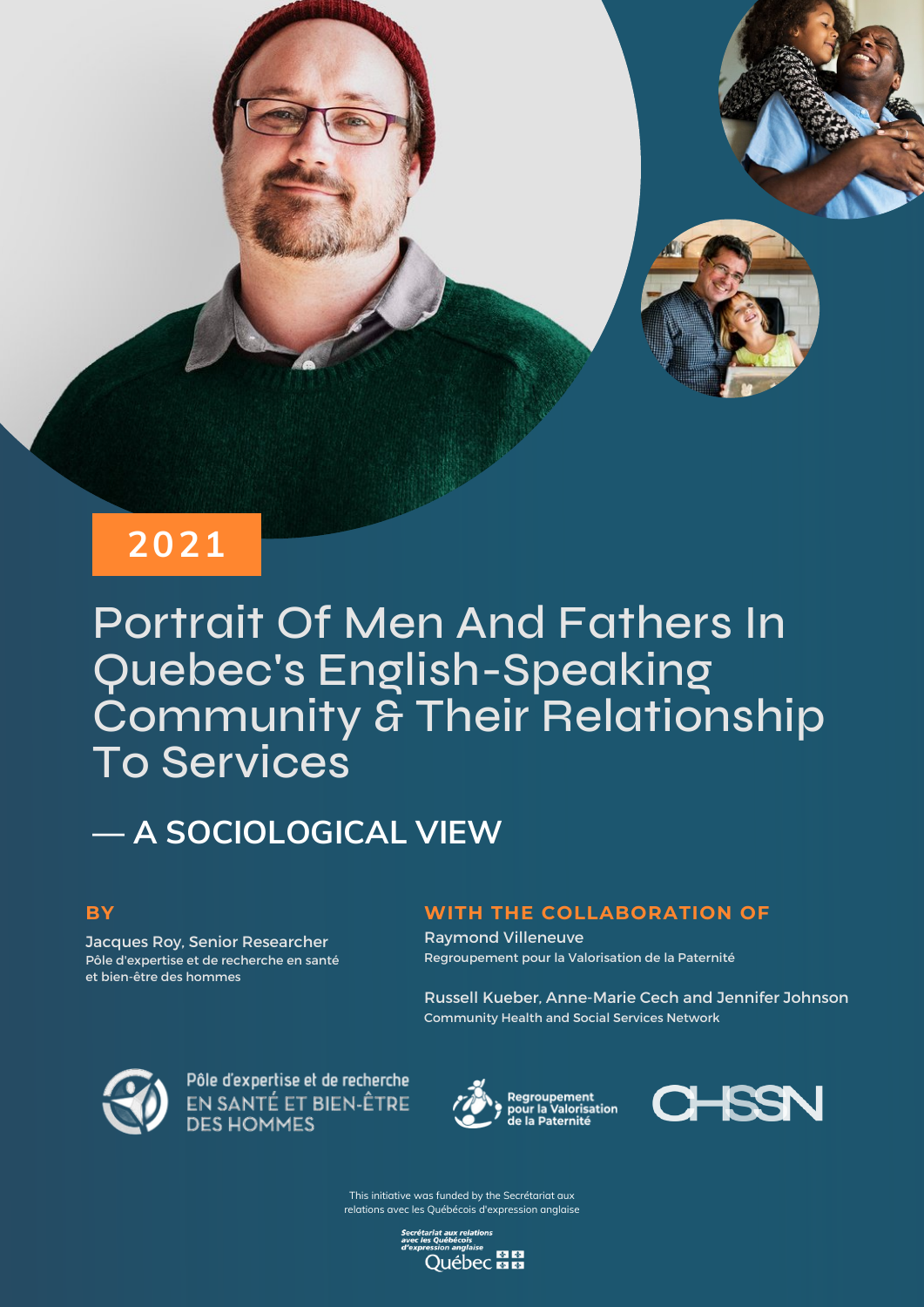## **Table of contents**

| 1.  |                                                                      |  |
|-----|----------------------------------------------------------------------|--|
|     |                                                                      |  |
| 2.1 | What the surveys say about men and their relationship to services  9 |  |
| 2.2 |                                                                      |  |
| 3.  |                                                                      |  |
| 3.1 |                                                                      |  |
| 3.2 |                                                                      |  |
|     |                                                                      |  |
|     |                                                                      |  |
|     |                                                                      |  |
|     |                                                                      |  |
|     |                                                                      |  |
|     |                                                                      |  |
|     |                                                                      |  |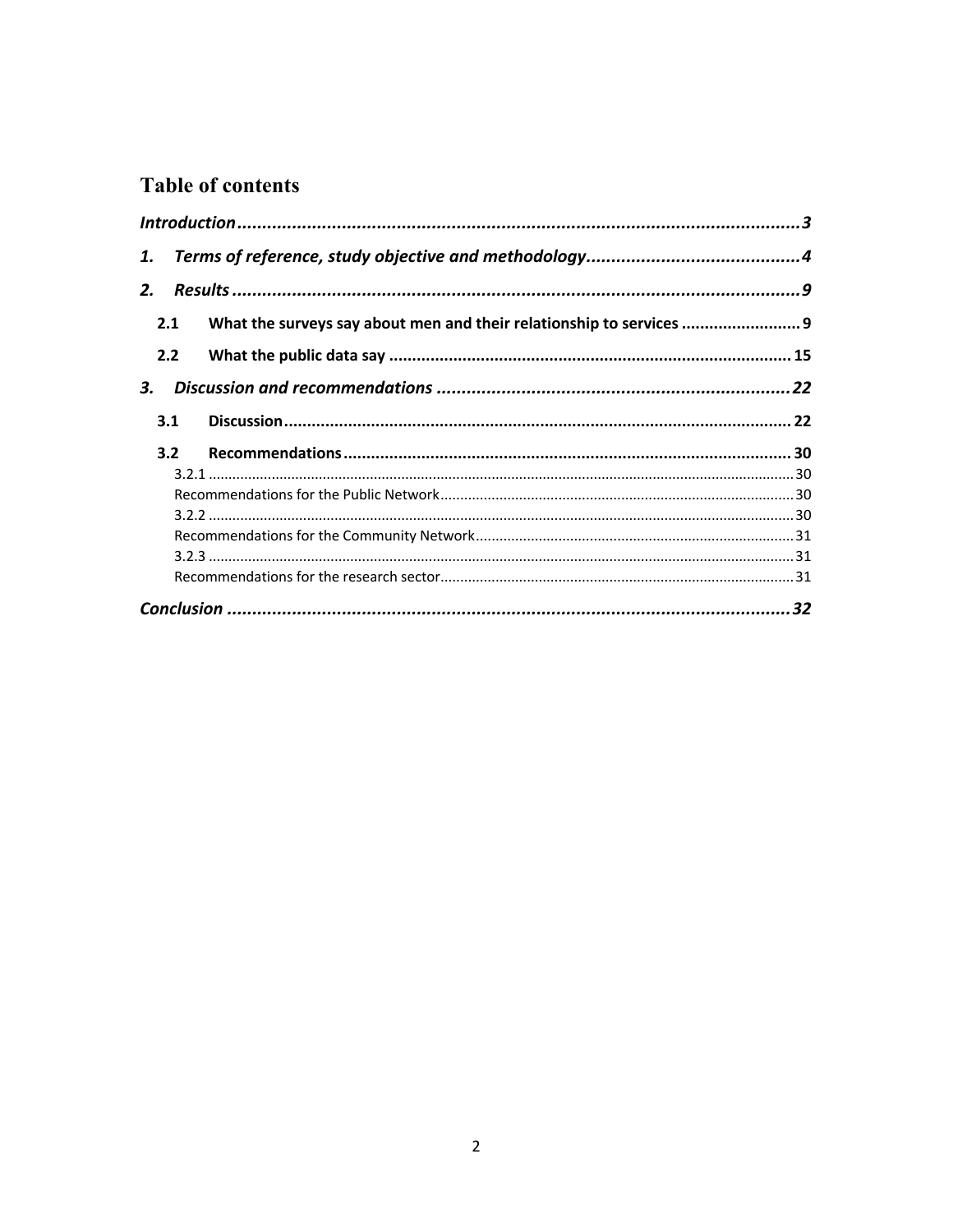#### **Introduction**

What is the profile of English-speaking men in Quebec? Are they different from other Quebec men, mainly Francophones? Has the pandemic affected them more? Do they experience additional barriers to services imply because of their language? Finally, what policies and interventions could improve their condition and access to health and social services? These are the questions at the heart of this study.

In order to shed light on these issues, the research uses an examination of recent survey results and public data to map out the English-speaking community in terms of the men and fathers who comprise it. Before doing so, a culturalist analytical framework is presented to better understand and interpret the results that emerge from the various sources of information used in the study. Finally, avenues for action in terms of public policy and intervention in practice settings are proposed to improve the situation of English-speaking men and fathers and to bring health and social services closer to their needs and reality. The results of surveys and public data reports form the basis for reflection on the actions to be taken.

This study is the result of close collaboration between three partners: the Community Health and Social Services Network (CHSSN), which is the main organization in this research representing the English-speaking clientele, the Regroupement pour la Valorisation de la Paternité (RVP) for the paternity component and the Pôle d'expertise et de recherche en santé et bien-être des hommes (PERSBEH) for the research component. The study was an opportunity for sharing and reflection between the research and practice communities so that the results could be of concrete use to the English-speaking community in the field of health and social services.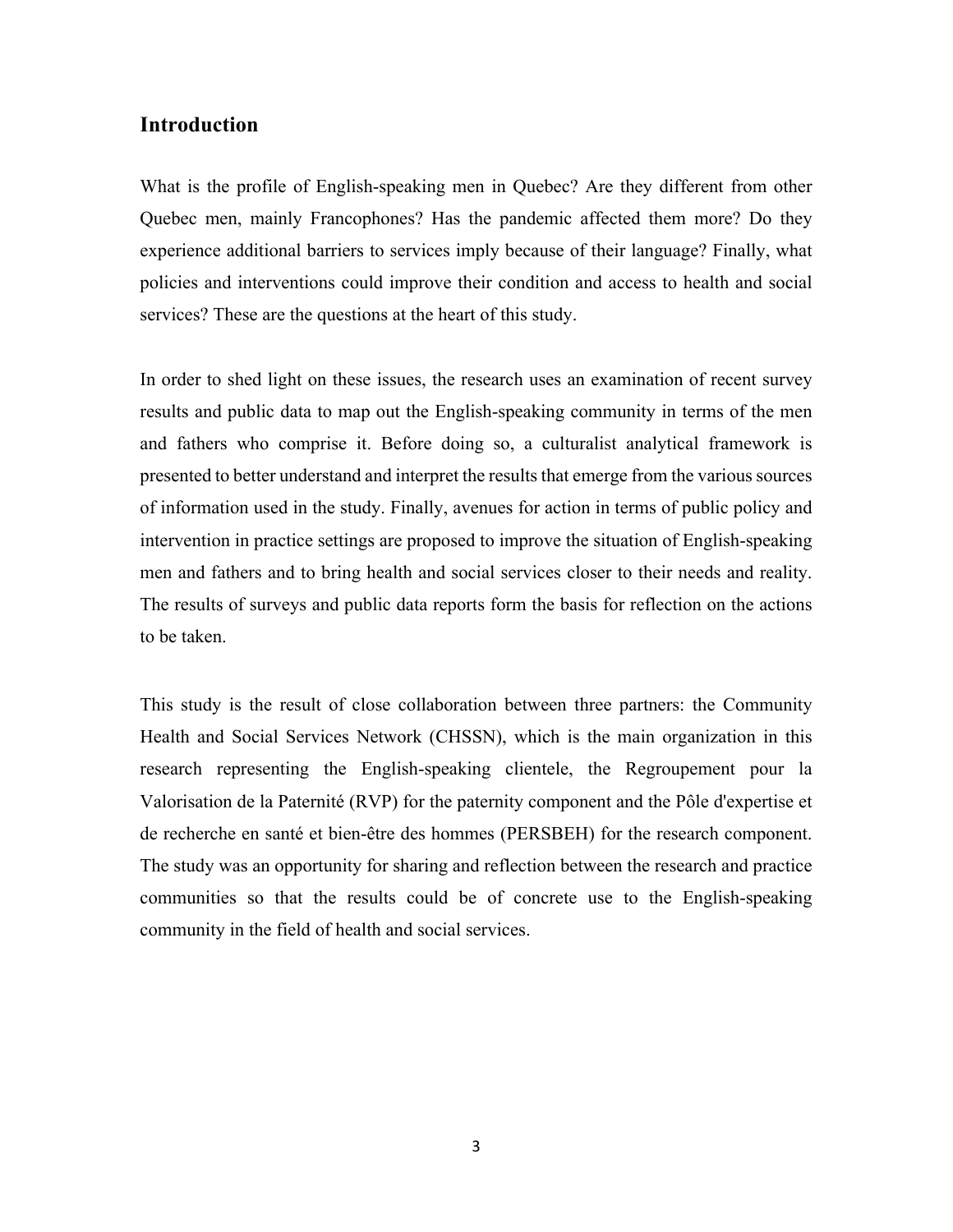# **Definition and profile of the English-speaking community in Quebec**

## **Definition**

The English-speaking community in Quebec includes all people who have English as their first official language spoken in Quebec<sup>1</sup>. This includes those whose mother tongue is English and those whose mother tongue is other than English and French.

## **Profile 2**

- The English-speaking community in Quebec represented 1,103,475 people in the 2016 census, or 13.7% of the Quebec population;
- Slightly more than one-third, or 34.8%, were allophones;
- Eight out of 10 Anglophones reside in the Montreal metropolitan area. The rest are scattered throughout various regions of Quebec;
- The English-speaking community in Quebec is a mix of populations of English and ethnic origin. As a result, it is culturally and religiously diverse;
- Its multicultural and multiracial character is particularly pronounced in the greater Montreal area;
- Socioeconomically, the university graduation rate for Anglophones is higher than the Quebec average; however, they are more likely to have low incomes (less than \$20,000) and to be unemployed;
- Income inequality as measured by the Gini index<sup>3</sup> is greater for English speakers than for French speakers, and greater for men.

One third of the English-speaking community (33.8%) was unilingual English in 2016, or 372,450 people in Quebec; this can pose serious problems of access to health and social services for these people in many regions of Quebec and even in Montreal.

<sup>&</sup>lt;sup>1</sup> As defined by Statistics Canada (Pàez Silva, 2019)

<sup>&</sup>lt;sup>2</sup> The data reported draw from a variety of sources found in the text, including the work of. Paez Silva (2019) and Kueber and Richardson (2019)

 $3$  The Gini index is a statistical measure of the degree of social inequality in a population.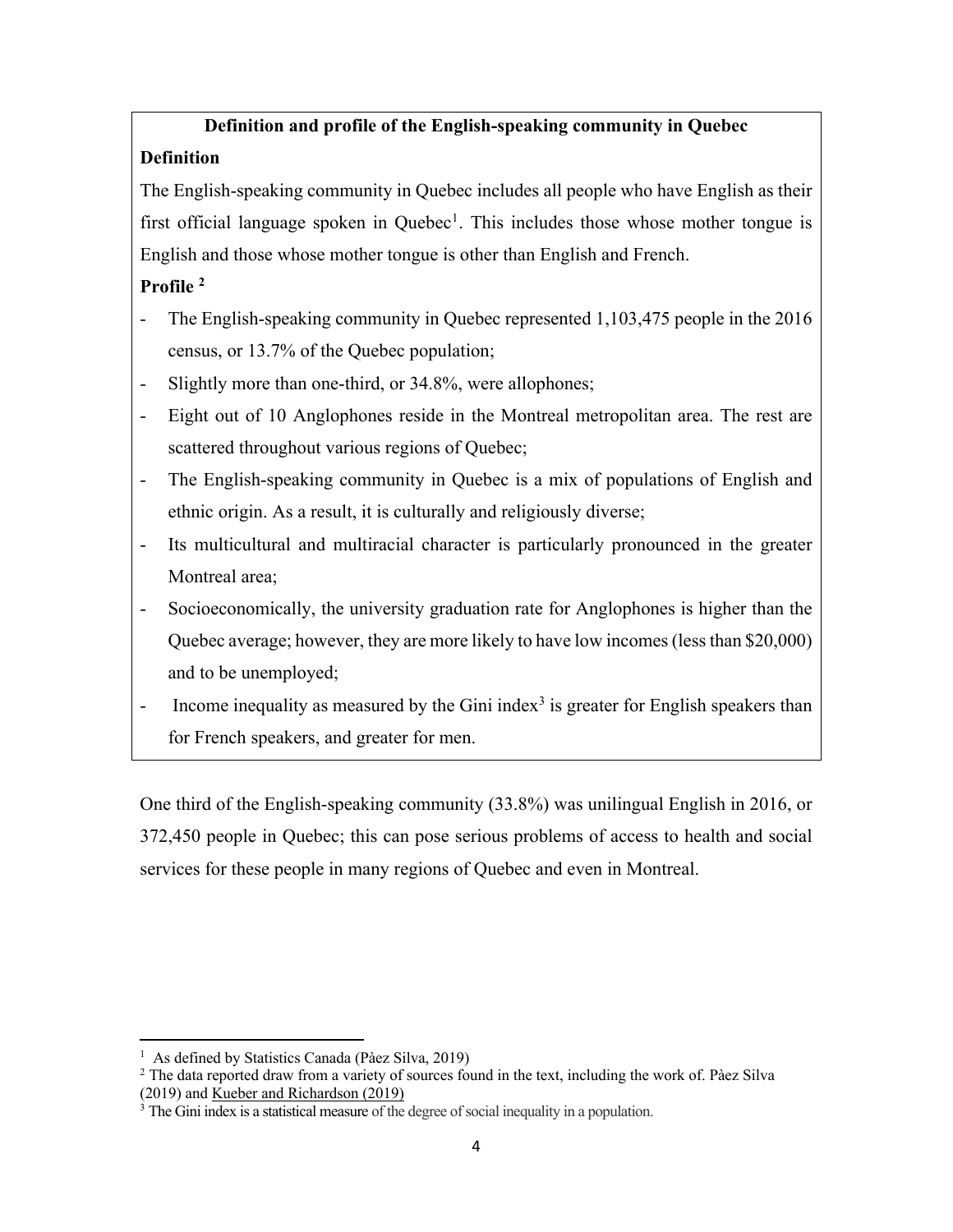## **1. Terms of reference, study objective and methodology**

#### **A culturalist frame of reference**

The portrait that is presented is statistical in nature: survey results, public data on populations. However, to better understand the meaning and significance of the results from these sources, a frame of reference is needed that is consistent with the purpose of this paper, which is to provide a portrait of English-speaking men in Quebec in the context of their relationship to services. The culturalist framework was deemed appropriate for interpreting the observations and trends that will emerge from the statistical material.

For the purposes of this paper, the concept of culture used is that defined by Etienne, Bloess, Noreck and Roux (2004), namely that culture represents "the set of activities, beliefs and practices common to a particular society or social group" (p. 120). As Akoun (1999) reminds us, sociology is interested in the particular uses of language in relation to social and regional differences within a linguistic community. Here, we are talking about men belonging to an English-speaking community. This is the common denominator of the study, which also includes a minority of men from diverse English-speaking ethnic backgrounds.

In the culturalist perspective, language is a cardinal vector of culture. According to Grize (2005), in order to be socially recognized, an individual must take his place in the "linguistic market". In support of this observation, the author quotes Bourdieu: "He who does not have access to the language of the dominant classes has little chance of playing a role in social and political life" (p. 383). But, there is not only language in culture. Concepts such as social norms, cultural patterns or values, among others, are regularly used to define the contours of the notion of culture in the scientific literature.

Moreover, language is not a universal way of distinguishing cultures. For example, in the vast survey of 53,749 people from all over the world (Leger Marketing, 2006), the identification of the major issues of the day by respondents transcends language for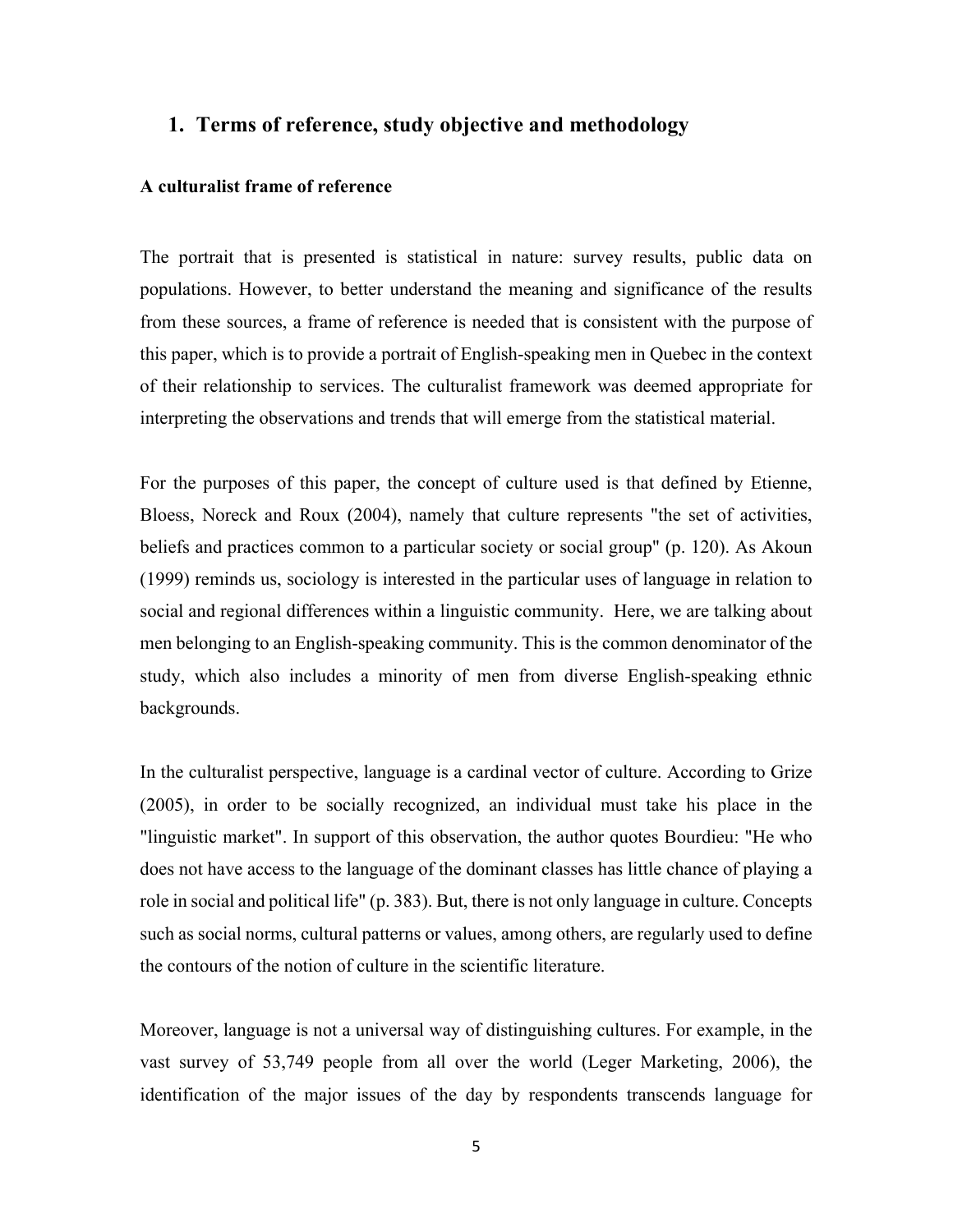geographical and other identity affiliations. An eloquent example: Canada and the United States. If we compare the English-speaking provinces with the American states (and thus a common language), according to pollster Michael Adams, English Canadians share less and less of the values of Americans on fundamental aspects such as the family or living together. And this would be more true for Quebec, a more post-modern society (Paré, 2003). The recent results of a survey conducted in Canada by the Léger polling firm (2021) concerning a survey of fathers of children under 18 years of age, were in line with this. However, in the field of health (which concerns our document), according to Kopec *et al.*  (2010), cultural factors would have an appreciable effect, depending on the language group considered, on the use of services in the event of problems and on mental health problems.

Since this study focuses on the relationship to services among English-speaking men, there are other cultural dimensions to consider. Two of these are worth noting: the cultural distance of working-class people from the world of services and the technocratic culture of services. But before addressing these two dimensions briefly, it is important to establish that any relationship between an individual and a service provider or organization is a relationship of culture (Roy, 2018). Thus, the encounter in question brings together different cultures and sub-cultures belonging to the person who consults (English/Frenchspeaking cultures, ethnic cultures, generational cultures, cultures from working-class backgrounds and regions, etc.) and those belonging to the practitioner (organizational and professional cultures, cultures from educated and socioeconomically advantaged backgrounds, etc.).

The first dimension concerns the significant cultural distance that Paquet (1989) has suggested exists between the working classes and health and social service professionals, an observation that has been taken up more recently by other authors (Chauvin and Parizot, 2005; Couffinhal *et al.* 2005; Dupéré, 2011). His work has highlighted the fact that certain cultural factors are linked to representations concerning health, values and lifestyles that differ between the social classes and the professional and social services environment.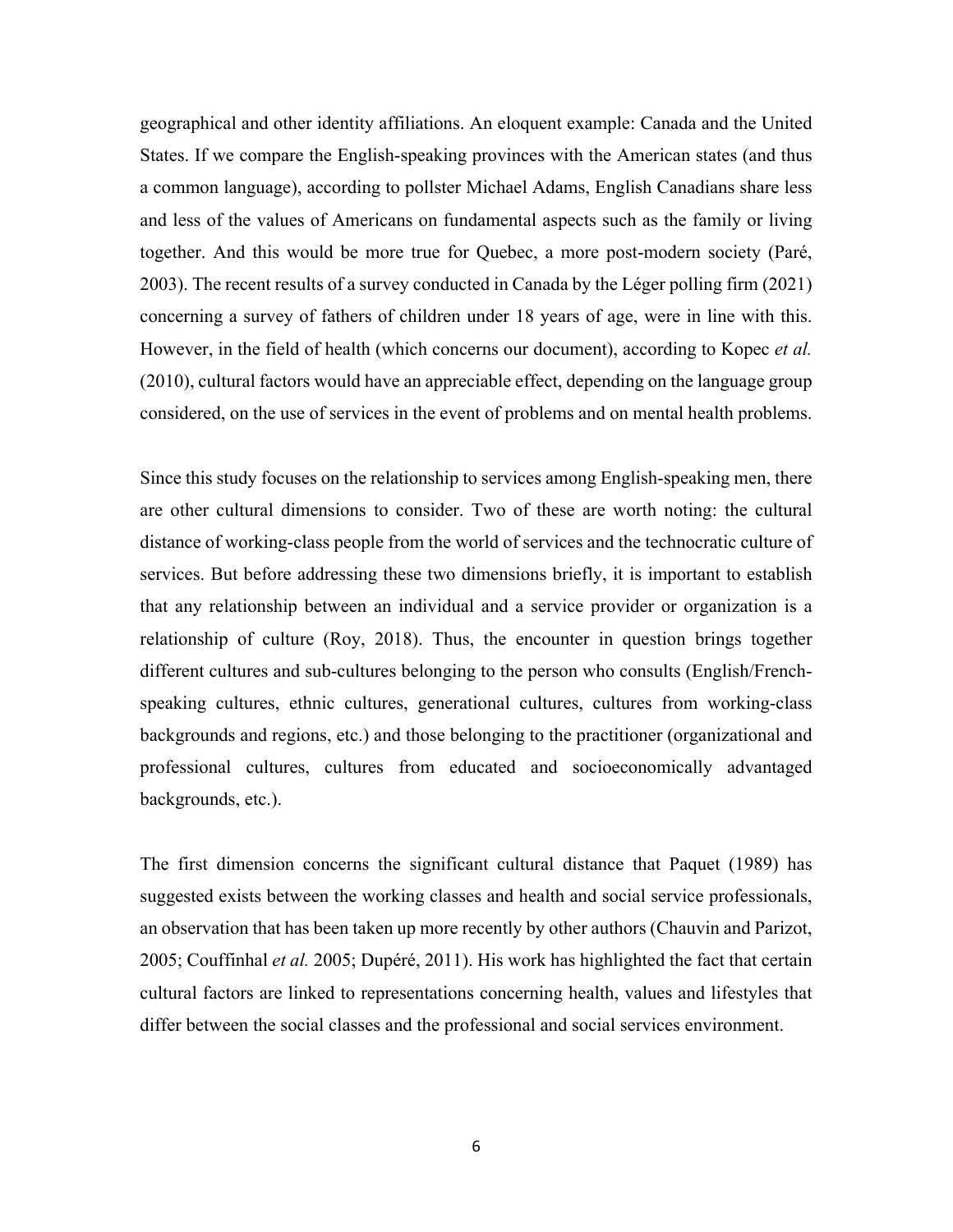The author argues that "the cultural distance between the health system and the working classes leads to mutual misunderstanding and a one-way dialogue" (p. 108). According to her, there is a dichotomy between the "us" referring to people of the same working class and the "them", for example, health and social services professionals.

Depending on the culturalist perspective adopted, there may be an overlap between two cultural dimensions, that of the English-speaking community and that of the working classes. For example, comparisons between men from the English-speaking community, while belonging to the working classes, could show fewer differences with Francophone men who also come from working-class backgrounds than would be the case with the comparison of all men from both communities.

The second cultural dimension refers to the technocratic<sup>4</sup> culture of services, which is an additional obstacle in the relationship between people and services. According to Laforest and Belhassen (1991, p. 92), "the relationship to the clientele that the technocratic context postulates is a need-response relationship insofar as the two components are interpreted or interpretable in the same way as what is indicated in the programs and services. Hence the possible soliloquy between individuals and service organizations <sup>5</sup> . It is from this perspective that many of the participant observations in the Tremblay *et al.* (2016) study were made. Thus, in this research, participants reported that certain services or practices did not correspond to their realities. For still others, the technocratic nature and complexity of the health and social services system would create a real screen between them and the services. Finally, according to Lajeunesse *et al* (2013), access to services is considered by some as a real obstacle course.

 $4$  According to Larochelle (1999, pp. 528-529), technocracy "literally refers to a form of organization of the society in which power is exercised by experts who, by virtue of their competence and technical knowledge in a specific field, decide on all matters relating to the order public interest".

 $\frac{1}{5}$  On the other hand, the argument is less true for community resources, which are more accessible and closer to the needs of individuals in the community.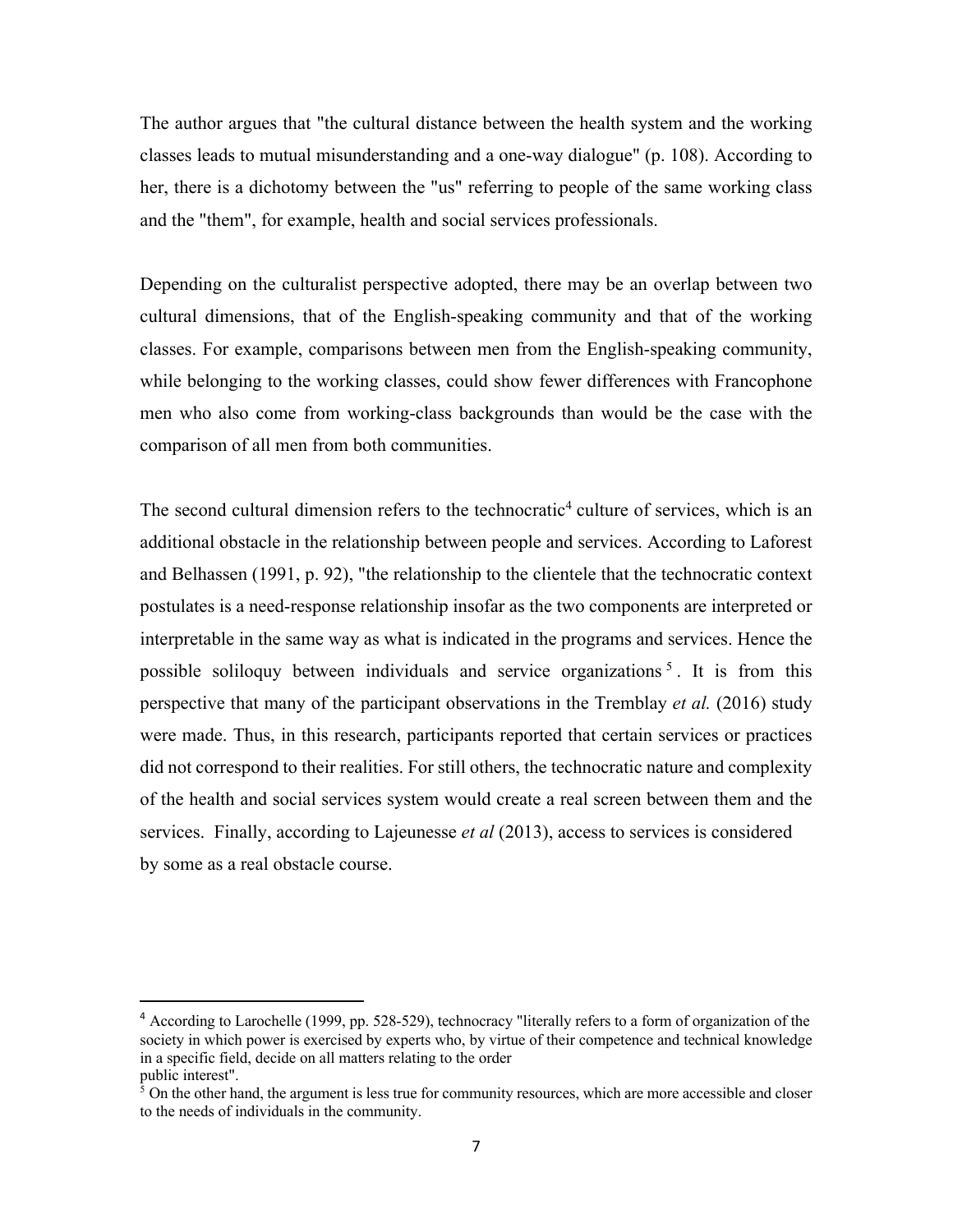In addition to these obstacles, there is the specific issue of language and cultural barriers in service organizations for clients from the English-speaking community. This last issue would be an object of qualitative study in itself.

\*\*\*

These are, in short, cultural considerations to be taken into account in the analysis of quantitative results. The ultimate goal of using a culturalist framework is to help identify issues and questions that need to be asked in order to bring the organization of existing services closer to the realities of people in English-speaking communities.

#### **Objectives of the study**

The overall objective of the study is to:

*To establish a portrait of English-speaking men in Quebec based on three surveys and relevant public data in order to support practice settings (CHSSN community services network, Quebec community network, RSSS) in reflecting on the priorities and intervention methods to be put in place in the general context of the specific realities experienced by English-speaking clients with regard to health and social services.*

In this research, particular attention will be paid to fathers.

There are three specific objectives:

- *To draw a portrait of English-speaking Quebec men in the context of their relationship to services;*
- *Interpret the results from a culturalist perspective;*
- *Identify strategies and avenues of intervention to promote better access to health and social services for English-speaking men in Quebec, based on their specific realities.*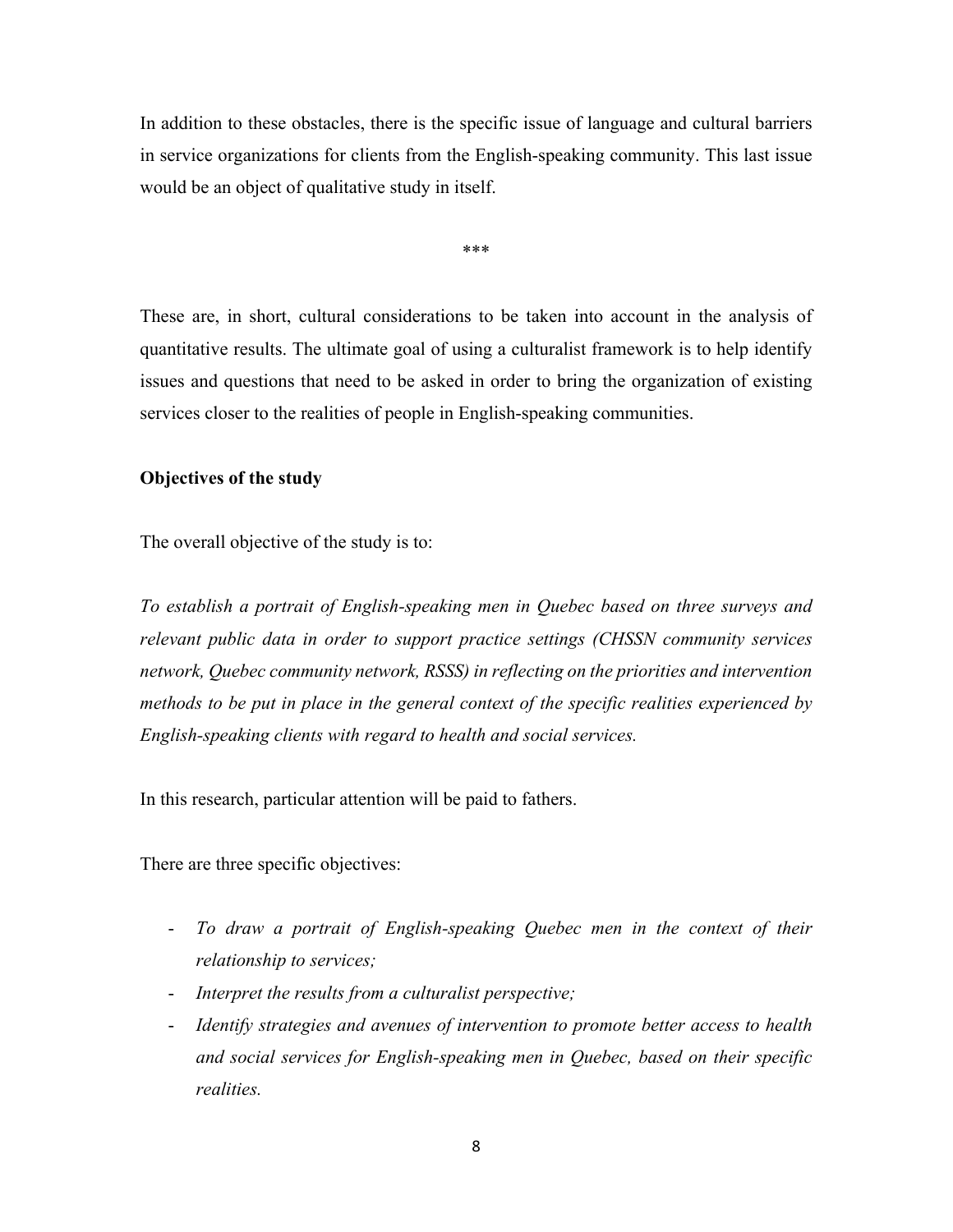#### **Methodology**

These are comparative analyses of English-speaking Quebec men with other men in Quebec based on material from three recent surveys and public data. To this end, bivariate analyses were completed to better measure the differences and points of convergence between the two groups of men. Only statistically significant results were <sup>6</sup>retained. The criterion of mother tongue was used as the basis for qualifying English-speaking men.

The components of the culturalist framework were used to interpret certain trends or observations that emerged from the quantitative analyses. An advisory committee, composed of members of the Community Health and Social Services Network, the Executive Director of the Regroupement pour la Valorisation de la Paternité and the principal researcher, was set up to follow the different stages of the study and to actively participate in the reflection on the results and on the recommendations in terms of services and public policies.

#### **2. Results**

This section is divided into two parts: three surveys of men in Quebec and documents based on public data. For these two sources of information, a distinction is made between the results for English-speaking men and those for men in Quebec as a whole.

2.1 What the surveys say about men and their relationship to services

The analysis is based on the following three supplemental surveys that, in their own way, address men's relationship to aid and services:

- SOM survey (2018) examining factors facilitating men's consultation of a psychosocial resource or worker in times of need and their preferences for intervention (representative random sample of 269 English-speaking men out of 2,095 men in Quebec);

 $6 P < 0.05$ .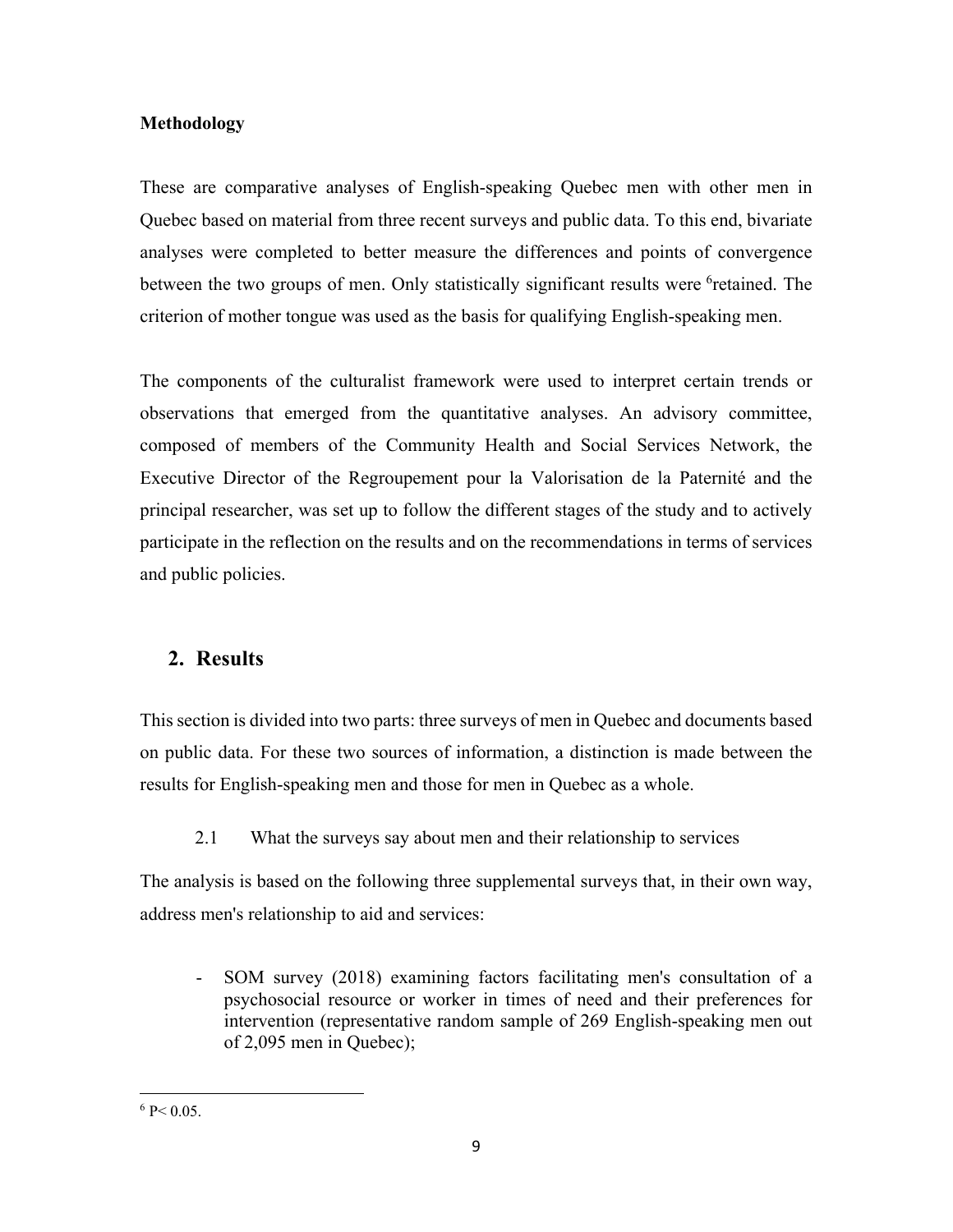- SOM survey (2020) on the reality of fathers and mothers regarding different aspects of their family life and co-parenting (representative random sample of 228 English-speaking fathers and 211 English-speaking mothers out of 2115 respondents);
- SOM survey (2021a and b), component a) on the influence of the pandemic on men's help-seeking and difficulties experienced by them (representative random sample of 392 English-speaking men out of 2,740 men in Quebec and component b) on fathers only in the survey (sample of 92 English-speaking fathers out of 622 fathers in Quebec).

The statistical analyses are based on a sample of 5,307 Quebec men, including 889 Englishspeaking men by combining the three surveys. The choice of these surveys appeared relevant for three main reasons. First, they allow for a systematic comparison with men from English-speaking communities and other men in Quebec on identical indicators and with sample sizes that offer significant statistical relationships. Second, they are very recent and allow comparisons before and during the pandemic, which is a definite advantage in the current context of knowledge development. Finally, all three surveys focus on men's health and well-being and their relationship to services, which is central to the concerns of the current study.

#### **SOM Survey 2018**

The survey was conducted online from October 4 to 16, 2018, among Quebec men aged 18 and older. It includes three chapters: factors facilitating consultation to services, men's preferences for intervention and health status, and consultations in the past year. Statistically significant differences between English-speaking and French-speaking men are presented below.

English-speaking men, compared to French-speaking men, are proportionately:

- Fewer are attracted to TV ads to help learn about available services (52% vs. 61%);
- More likely to favor a strategy that uses social media to help raise awareness of available services (3% vs. 1%);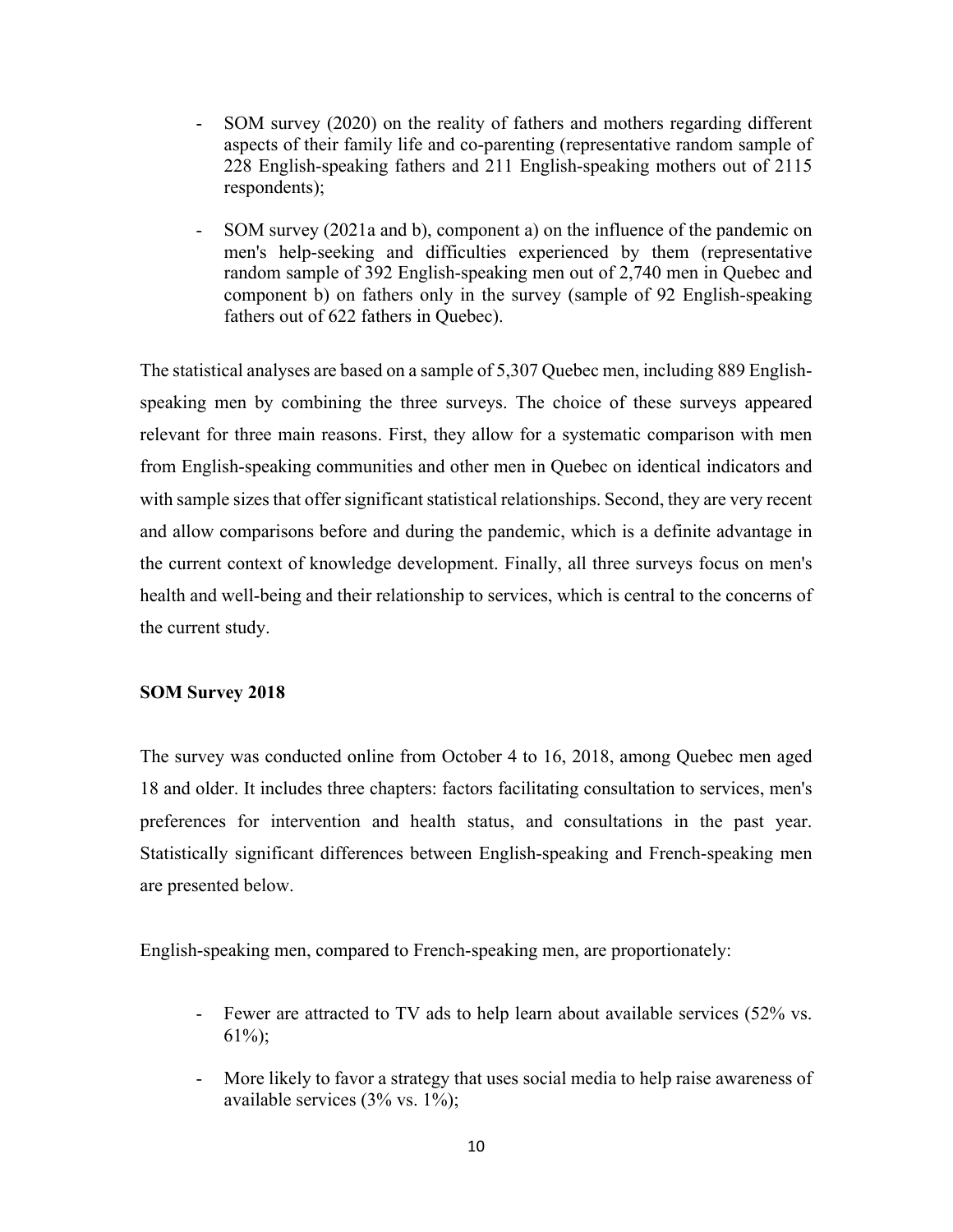- Less likely to consult a provider if friends are the promoters (5.3 out of 10 vs. 6.0);
- More likely to seek help if their spouse threatens to leave them (6.6 of 10 vs.) 6.1);
- **Fewer consider it "very helpful" to come in person without an appointment when experiencing significant emotional difficulties (33% vs. 42%);**
- Fewer concerned about privacy in a waiting room (5% vs. 9%);
- More likely to leave a voicemail message if they need help (47% vs. 31%);
- Fewer wanted the practitioner to provide feedback, advice and concrete tools  $(26\% \text{ vs. } 35\%);$
- Less likely to have consulted health specialists other than a physician (61%) vs. 74%);
- **More likely to consult a psychosocial worker in a community agency (6% vs. 2%).**

*Comments*: According to the SOM report, the fact that services are available in English is the factor that stands out the most as the one that would help them to go to a resource or a provider. Overall, the differences observed, even if statistically significant, do not allow us to deduce any basic trends between English-speaking and French-speaking men, except to note a greater propensity to consult a community psychosocial setting among the former. This issue will be addressed later.

#### **SOM 2021 survey, part a)**

This second online survey was conducted from January 13 to 31, 2021 among Quebec men aged 18 and over. The survey is divided into four sections: the impact of the pandemic on family life, the impact of the pandemic on men's mental and physical health, health measures and consultation with resources. First, the differences between English-speaking and French-speaking men are described (part a). The portrait of fathers will follow (part b).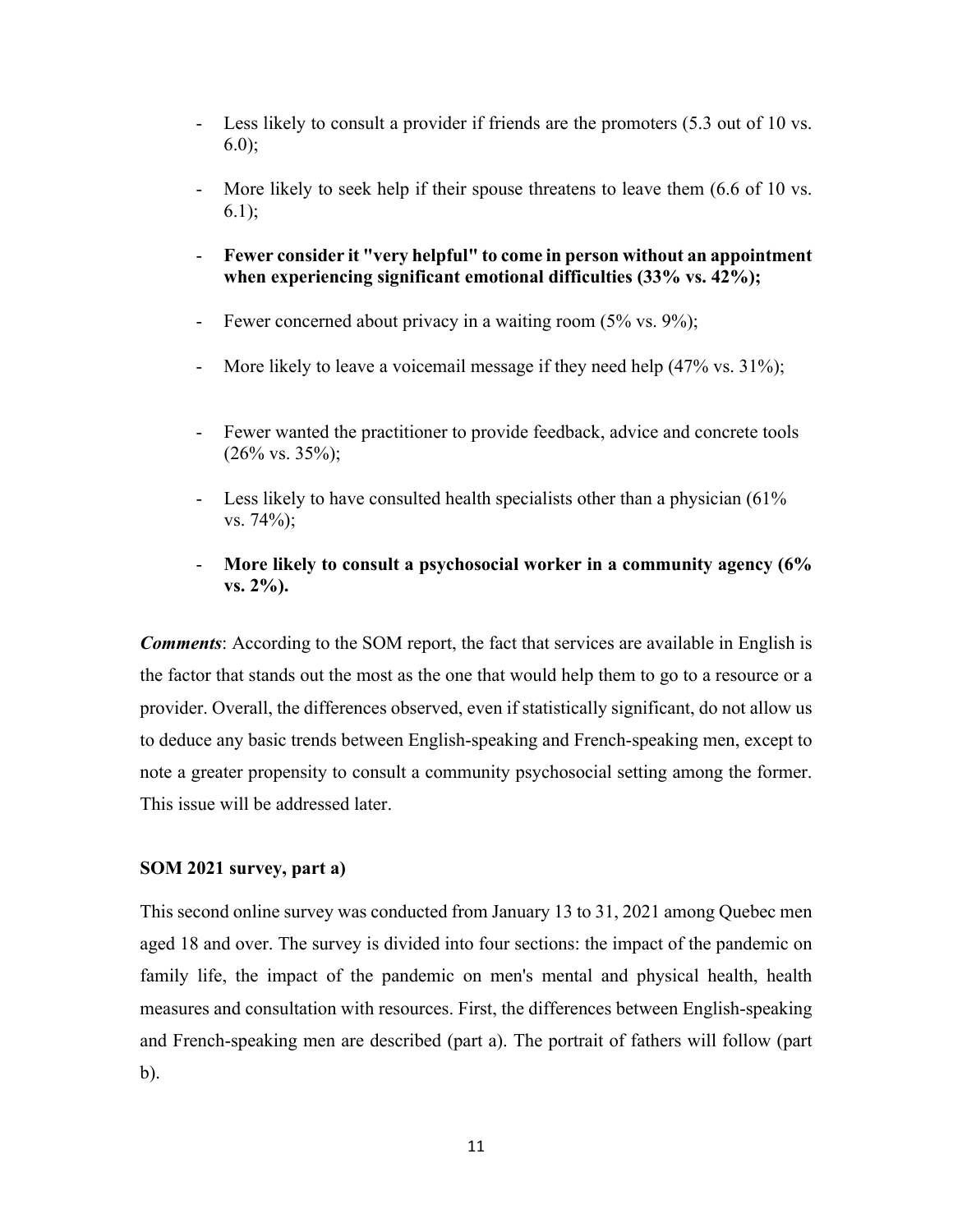English-speaking men, compared to French-speaking men, are proportionately:

- **More likely to be looking for a job before the pandemic (9% vs. 2%);**
- **More likely to seek employment during the pandemic (10% vs. 4%);**
- More likely to telecommute (35% vs. 25%);
- Fewer work outside the home  $(7\% \text{ vs. } 21\%);$
- **More likely to have felt a negative impact of the pandemic on daily life (74% vs. 66%);**
- More likely to have experienced a negative impact of the pandemic on mental health (48% vs. 38%);
- More likely to have felt a negative impact of the pandemic on financial health  $(27\% \text{ vs. } 21\%);$
- More likely to have felt a negative impact of the pandemic on sex life (37% vs. 30%);
- **More likely to report high psychological distress 7 (22% vs. 12%);**
- More likely to live in a single-person household (35% vs. 25%);
- Fewer live in couples  $(46\% \text{ vs. } 60\%);$
- **More "very concerned" about the impact of COVID-19 transmission from children (35% vs. 12%);**
- **More people consider it "difficult" to adapt to the changes brought about by the pandemic (50% vs. 40%);**
- Fewer perceive their life as a source of personal satisfaction (82% vs. 89%);
- **Less likely to see a doctor in a medical clinic (58% vs. 75%);**
- More likely to be foreign-born (12% vs. 5%);
- **More likely to have a university degree (40% vs. 28%);**

<sup>&</sup>lt;sup>7</sup> "Psychological distress is the result of a set of negative emotions experienced by individuals that, when persistently present, can result in depressive and anxiety syndromes" (Tu *et al.,* 2018, p. 10). To measure it, the psychological distress index is the benchmark indicator. It is calculated based on six questions about the frequency of certain mental or physical states experienced by individuals and thus allow for a six-item psychological distress scale.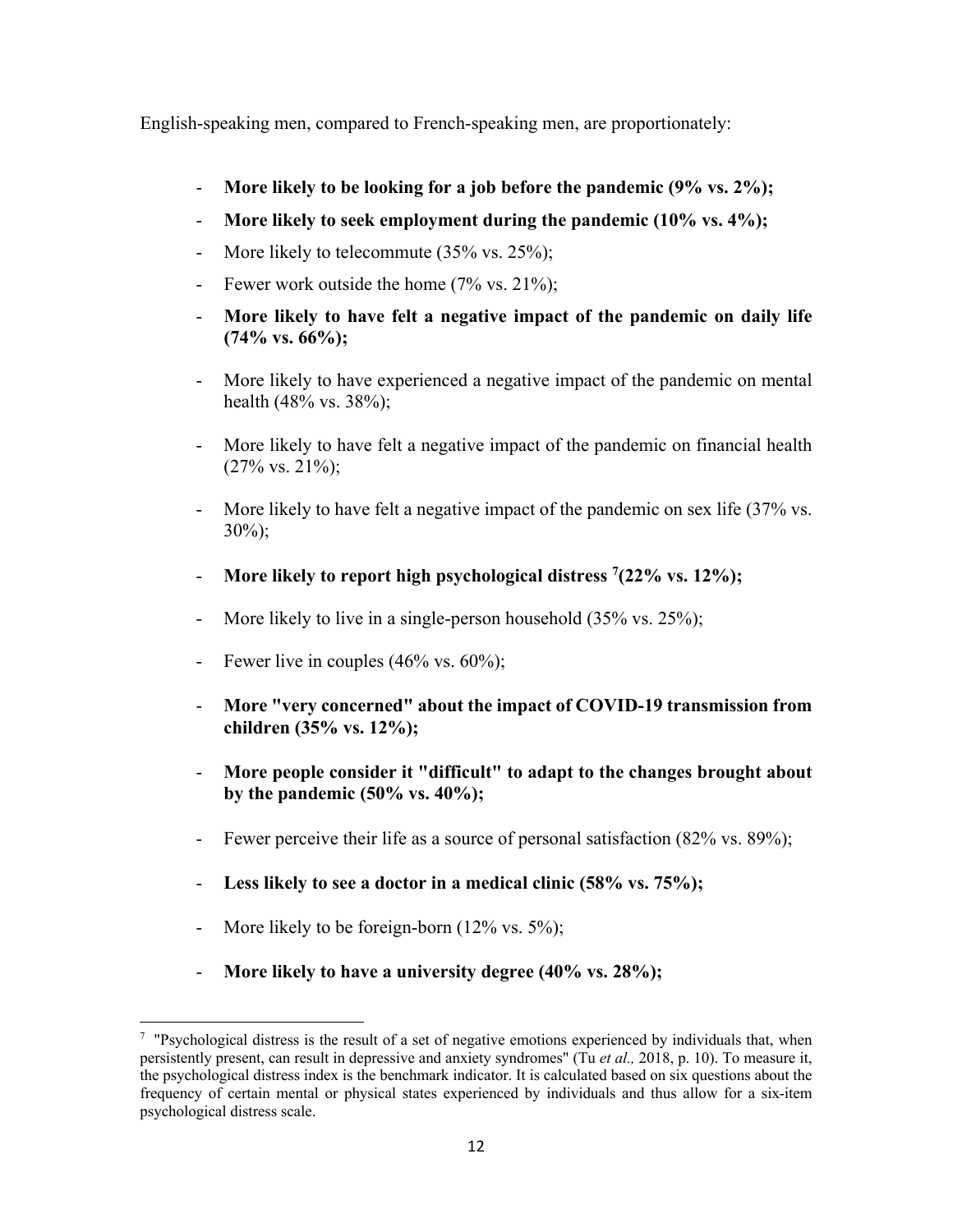#### - **More likely to have a personal income of less than \$35,000 (38% vs. 25%).**

*Comments*: 79% of English-speaking men live in the Greater Montreal area compared to 44% of French-speaking men who reside there. This means that some of the attributes accorded to English-speaking men may be at least partly due to the fact that they live primarily in Montreal. However, data from the SOM (2021) report shows that all men living on the Island of Montreal would have been more affected by the pandemic, which is also the case for English-speaking men, but to a greater degree. Unlike the 2018 SOM survey, the 2021 SOM survey shows clear trends in the differences between Englishspeaking and French-speaking men. Three of these are worth noting: a more negative overall perceived impact of the pandemic among English-speaking men, less favourable socio-economic conditions among them (twice as many of these men, in proportion, have a personal income of less than  $$15,000$ <sup>8</sup>, but a higher rate of university education. These dimensions will be discussed below from a broader perspective.

#### **SOM 2021 survey, part b)**

Component b concerns exclusively fathers who responded to the same survey. The <sup>9</sup>.

English-speaking fathers, compared to French-speaking fathers, are proportionately:

- **More "very concerned" about the impact of COVID-19 transmission from children (35% vs. 12%);**
- **More likely to have felt a "very negative" impact of the pandemic on daily life (34% vs. 16%);**
- **More likely to report high psychological distress (30% vs. 13%);**
- **More likely to consider it "difficult" to adapt to the changes brought on by the pandemic (69% vs. 46%);**
- **More likely to have postponed medical visits after the pandemic even though they felt they needed to (12% vs. 4%);**
- **More likely to have postponed psychosocial counseling after the pandemic even though they felt they needed it (11% vs. 3%);**

<sup>8</sup> 14% for English-speaking men compared to 7% for French-speaking men.

<sup>&</sup>lt;sup>9</sup> The small size of the number of participants (92 English-speaking fathers out of 599 fathers) limited the potential for statistically significant associations, P<0.05.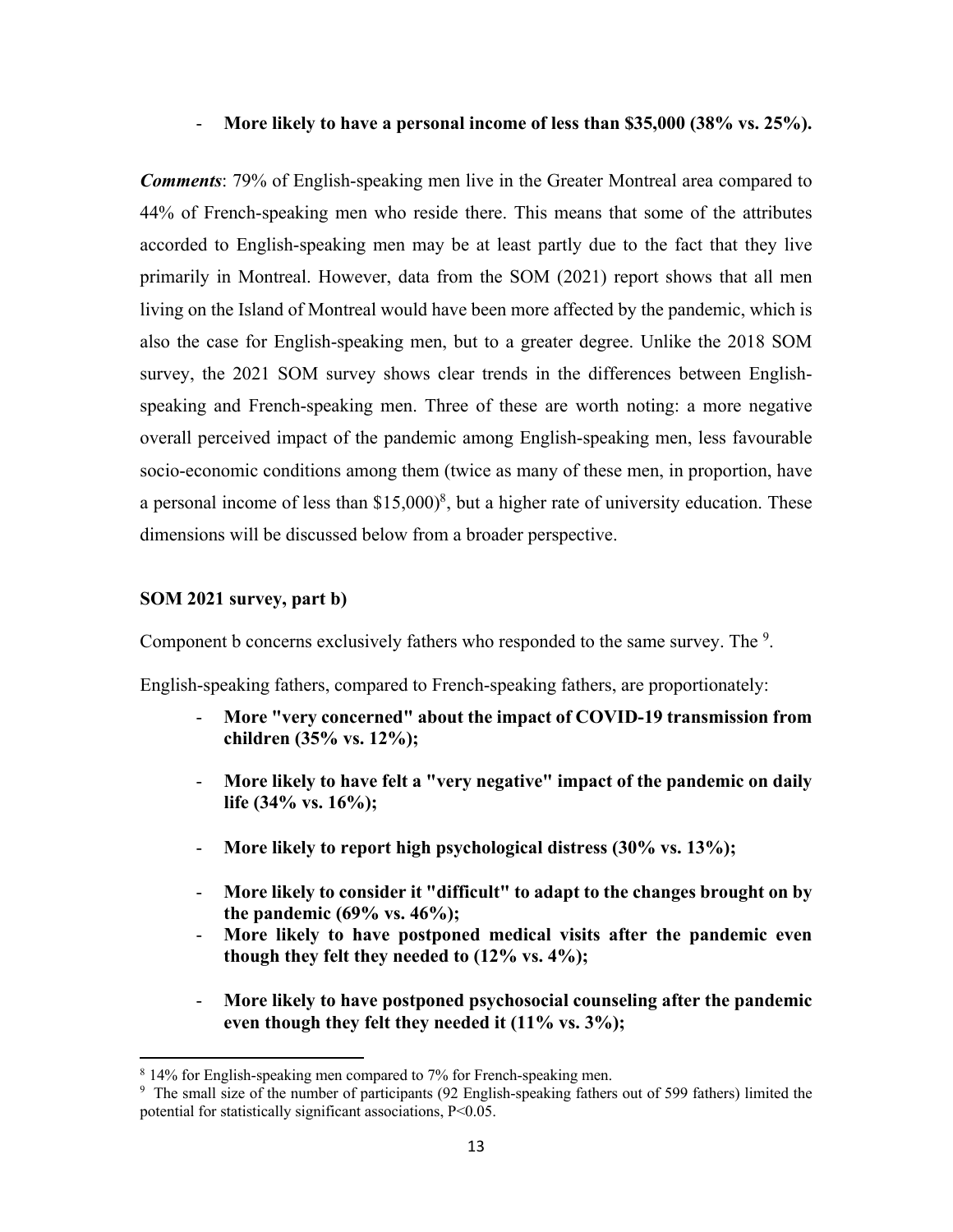- Fewer preferred face-to-face consultation with a psychosocial worker (31% vs. 48%);
- More prefer a telephone consultation with a health and psychosocial worker (8% vs. 2%).

*Comments*: The same family of factors identified for English-speaking men was found among English-speaking fathers, but in a more pronounced way. What distinguishes English-speaking fathers from French-speaking fathers is their greater propensity to have postponed their medical or psychosocial consultation after the pandemic even though they felt they needed it. An important issue for English-speaking fathers is the high psychological distress index. It is 30%. This is the highest rate with young men aged 18 to 24 in the national survey (30%), followed by low-income and single men (28%), those of sexual diversity (27%) and fathers aged 18 to 34 (25%). For comparison purposes, the national average for this index is 14%. Also, the rate of low income, which is associated with a high index of psychological distress, also characterizes English-speaking men as seen above.

#### **SOM 2020 Survey**

The results of this survey are complementary to those immediately preceding in the previous section on English-speaking fathers. This is an online survey conducted from May 22 to June  $1<sup>er</sup>$ , 2020. It includes four chapters: a profile of co-parenting, parenting experience, co-parenting functioning, and COVID-19. Caution should be exercised in interpreting the results, as they include fathers and mothers from each of the two linguistic communities (English and French). The following are the significant differences that were observed between English-speaking and French-speaking parents.

English-speaking parents, compared to French-speaking parents, are proportionately:

- More likely to live in a nuclear or intact family (75% vs. 66%);
- More likely to be in joint custody (18% vs. 13%);
- More likely to see parenting as a source of anxiety and stress (57% vs. 43%);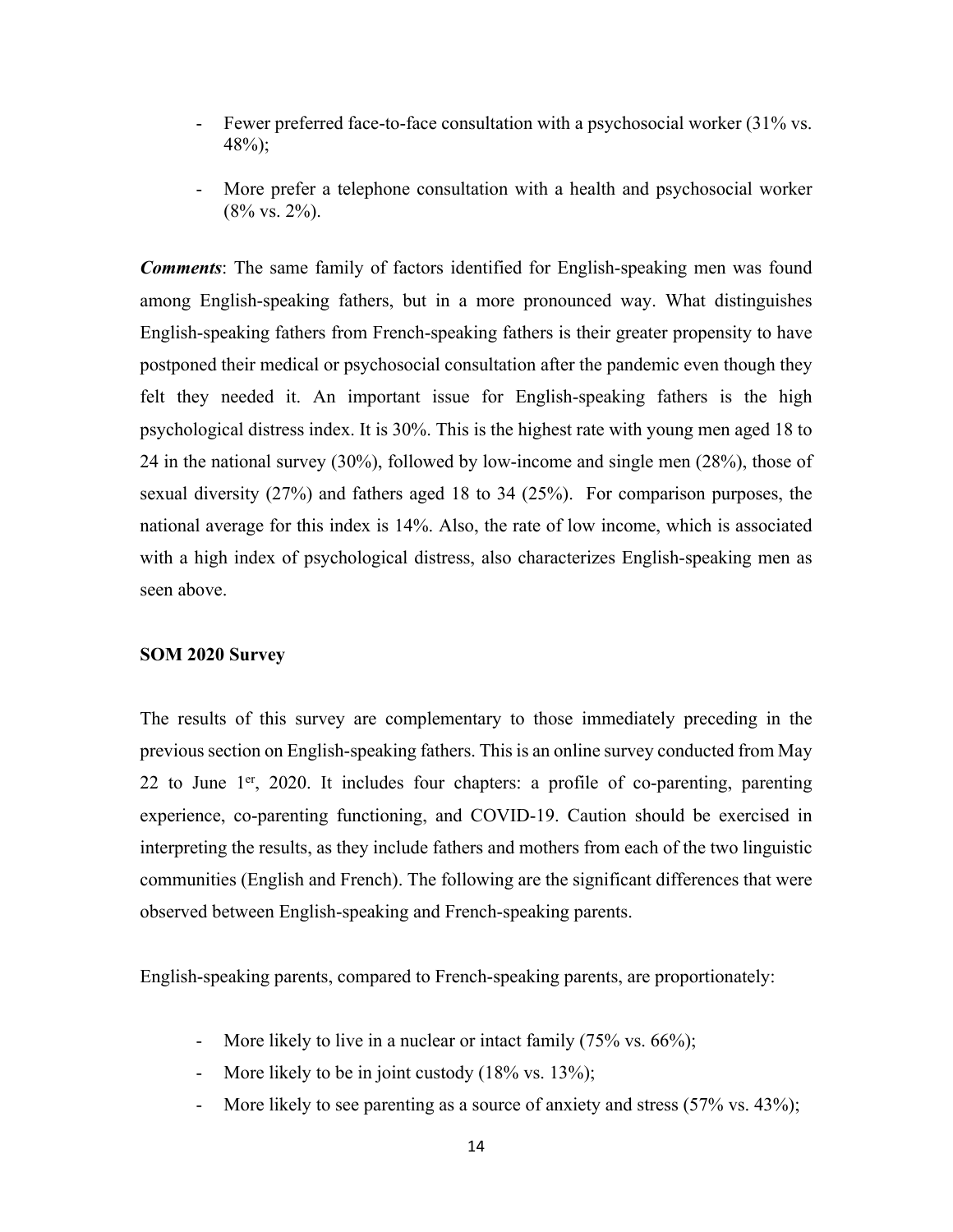- **More likely to find it "difficult" to know if they are doing the right thing with children (65% vs. 34%);**
- **More likely to find it "difficult" to raise children well (25% vs. 14%);**
- More likely to play and do activities with children (19% vs. 10%);
- **Fewer find it "difficult" to have quality in their relationship (7% vs. 14%);**
- **More likely to consider it "very important" to team up with their co-parent (84% vs. 75%);**
- More likely to feel that public policies and societal norms value the role of fathers as much as mothers (64% vs. 53%);
- **More likely to consider the pandemic to have had "quite a bit" or "a lot" of perceived impact on co-parenting (65% vs. 50%).**

*Comments*: Three dimensions seem to emerge from these results. The first is that Englishspeaking parents would be closer as spouses from a co-parenting perspective. The second is that they have more doubts about how to raise their children. Finally, a greater proportion of them would consider that the pandemic has had a negative impact on the exercise of coparenting. This last dimension is consistent with what was observed above, in that Englishspeaking men and fathers are more likely to have considered that the pandemic has had a negative impact on them.

#### **2.2 What the public data say**

The purpose of this section is not to take stock of all the public data on men in the Englishspeaking community in the area of health and well-being, but rather to identify "key" data that would complete the portrait of these men or of the community as such, or that would validate or qualify some of the findings offered by the survey analysis. Furthermore, the study is limited by the limited number of documents and reports dealing specifically with English-speaking men or by the time lag of such publications, which does not always allow for reflection on the contemporary realities of this community.

A first theme relates to **accessibility to health and social services** by language group. Four studies conducted by the Institut de la statistique du Québec as part of the 2010-2011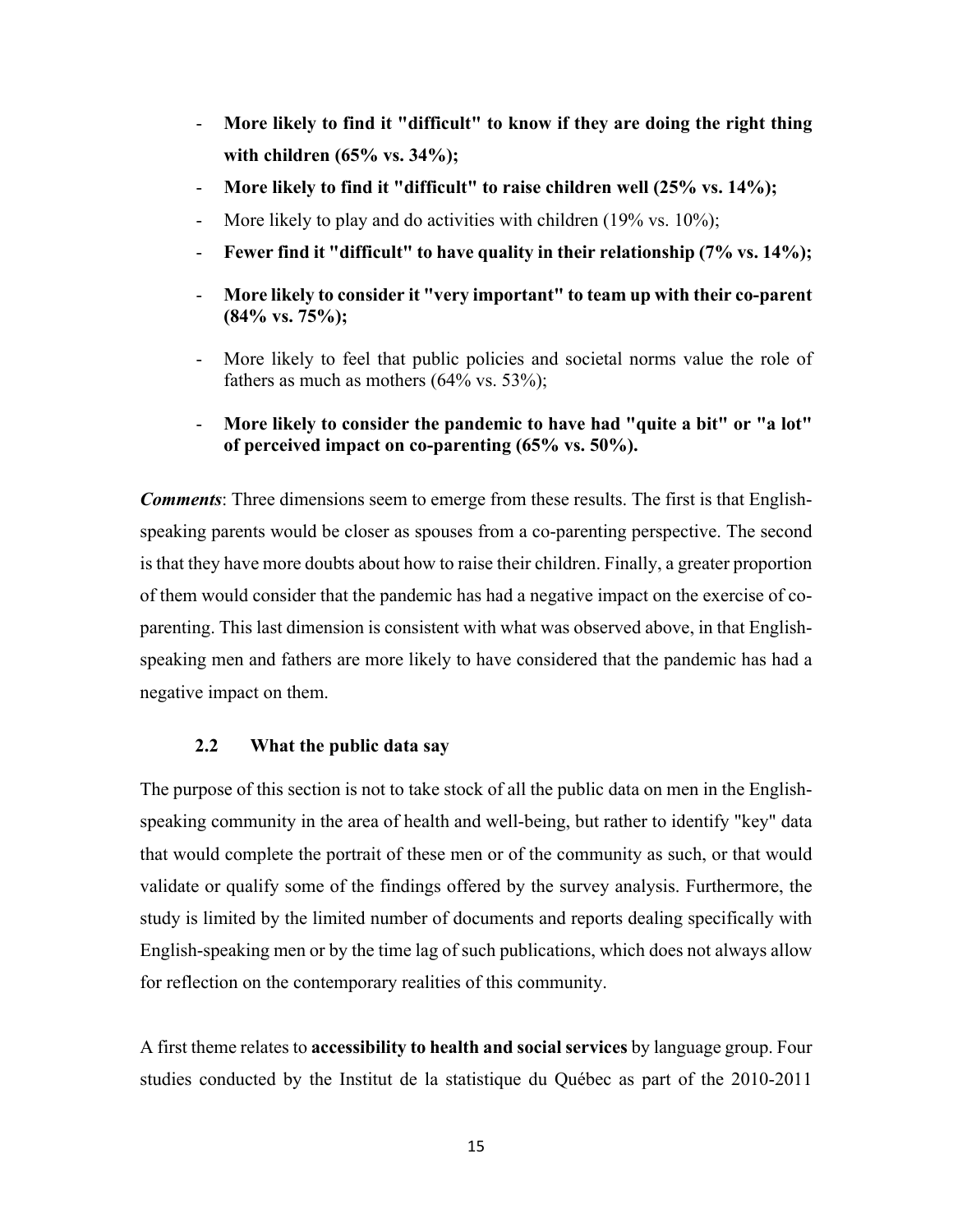Quebec survey on the experience of care have made it possible to explore certain dimensions for which significant differences have been observed between people belonging to the English-speaking language group and those belonging to the Frenchspeaking language group. These population-based studies focus on the family doctor and consultation with certain services (Dubé-Linteau, Pineault, Levesque, Lecours and Tremblay, 2013), consultation with a specialist doctor (Dubé-Linteau, Lecours, Levesque, Pineault and Tremblay (2013), hospitalization and consultation with a doctor in a hospital emergency room (Lecours, Pomey and Tremblay, 2013), and consultation for social services (Cazale, Poirier and Tremblay, 2013). The next table summarizes the main differences observed between the two language groups considered.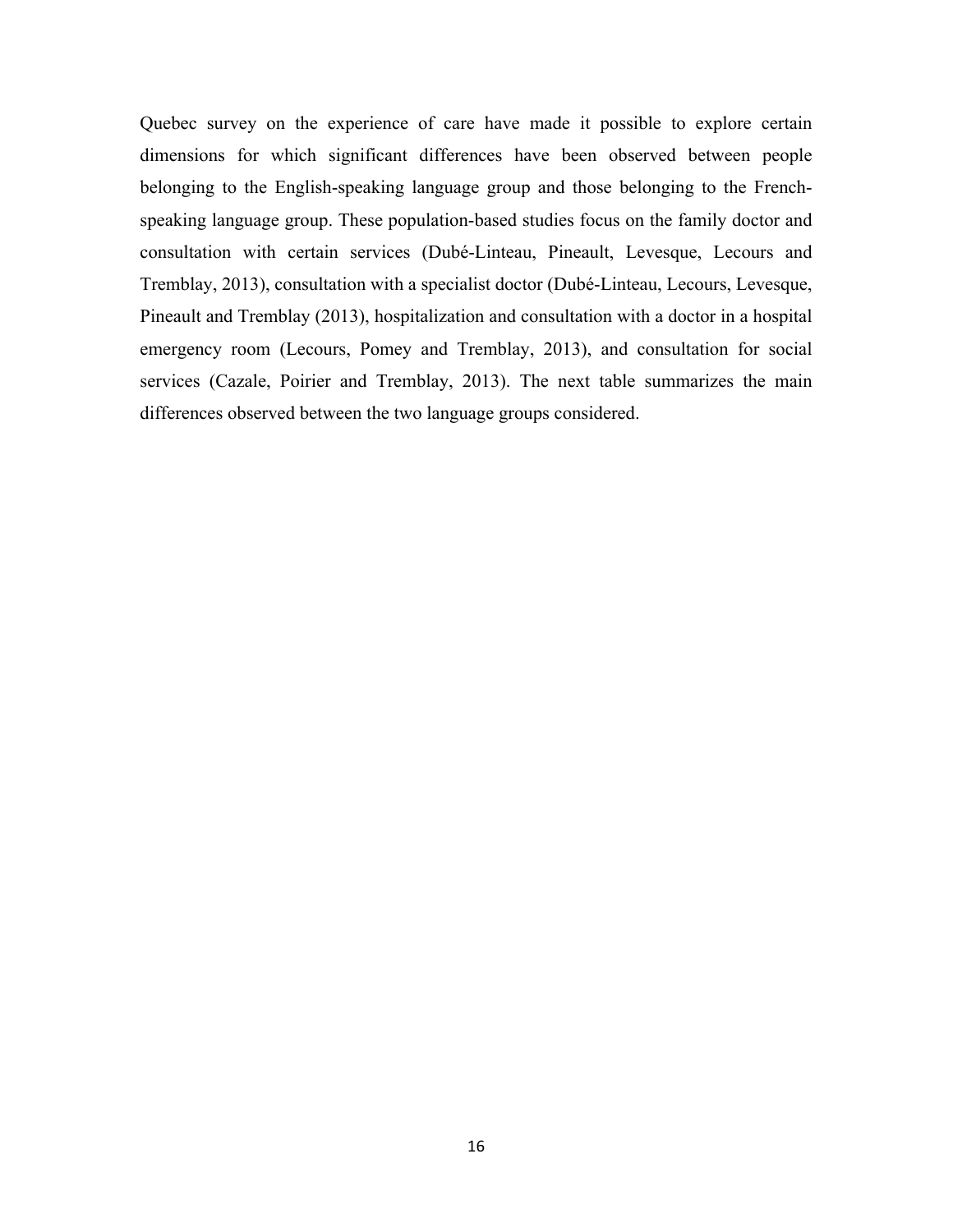#### Table 1

Key differences between English and French speakers in four studies from the 2010-2011 Quebec survey on the experience of care by the Institut de la statistique du Québec

- a) Family physician and consultation of certain services (Dubé, Pineault *et al.,* 2013):
	- Unmet need for family physician affiliation (15.6% vs. 11.7%)
	- Services address all health problems  $\frac{10(65.0\% \text{ vs. } 87.5\%)}{1000}$
- b) Consultation with a medical specialist (Dubé, Lecours *et al.,* 2013):
	- The service is not available in the region  $(21.5\% \text{ vs. } 14.2\%)$
	- Waiting too long to get the appointment (29.5% vs. 22.8%)
	- Service is not received in English (4.8% vs. 1.1%)
- c) Hospitalization and consultation with a physician in a hospital emergency room:
	- Received confusing or conflicting information from services (18.0% vs. 13.6%)
	- Did not receive information about signs and symptoms to watch for at home  $(31.0\% \text{ vs. } 25.8\%)$
	- Staff did not secure a follow-up appointment (33.8% vs. 28.4%)
	- Staff did not inform the family physician of the care received during hospitalization (46.3% vs. 32.1%)
	- Staff did not inform the family physician of the care received during the ED stay (72.7% vs. 61.8%)
- d) Consultation for social services (Cazale *et al.*, 2013):
	- A need to consult a social service professional but cannot (4.1% vs. 2.7%)

An initial reading of the results of these four population-based studies by the Institut de la statistique du Québec shows that, in various ways, there are problems of access to services for English-speaking clients and that, in this respect, the issue of language of service could be an important factor. This view is supported by a sociological study of disparities in access to health care among the official language minority in Quebec (Falconer and

<sup>10</sup> Results presented are for those who reported having a usual place of care (other than home) and who reported seeing a physician for their general health care during a two-year period.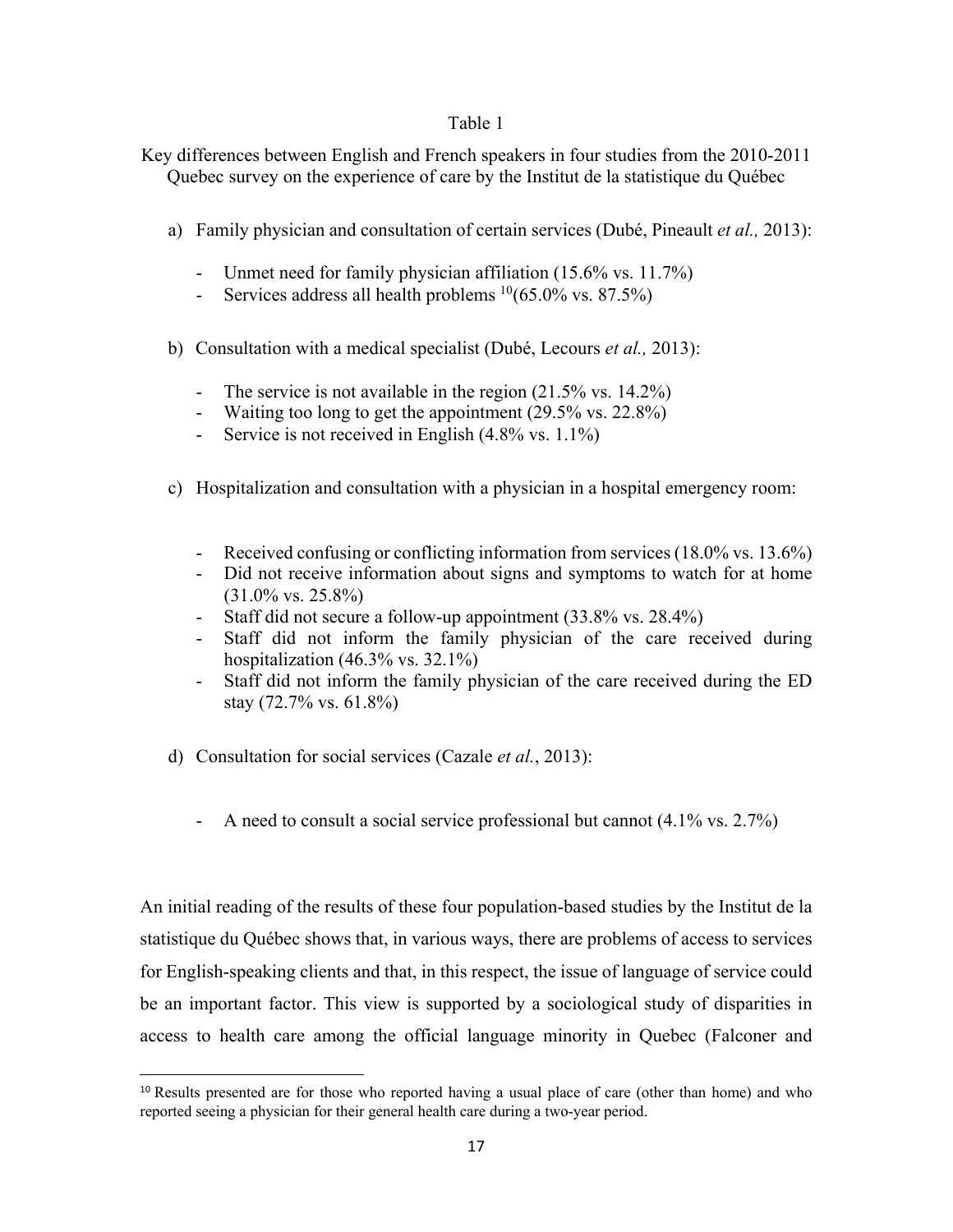Quesnel-Vallée, 2014). Their research confirms what Leis and Bouchard (2013) argued, that language barriers have a negative effect on access to health services. Specifically, Falconer and Quesnel-Vallée (2014) argue using a multiple regression model that **unilingual Anglophones** in Quebec are 26% more likely than bilingual Anglophones to report poor health and that, despite their poor health status compared to others, unilingual Anglophones are 52% more likely to report unmet health care needs. The authors note that:

> These disparities in health status as well as in access to health care are explained by the ability to express oneself in French. Moreover, these effects are not modified by the inclusion of potentially confounding variables such as socio-demographic and socio-economic characteristics. The results suggest that it is policies aimed at reducing barriers to health care access for minority populations that may improve access to care, and potentially the health of unilingual English speakers in Quebec (Falconer & Quesnel-Vallée, 2014, p.511).

A recent survey (La boîte à comm., stratégie et production, 2021) of 1,737 English-speaking parents regarding services for children aged 0 to 12 years old showed that it is important for these parents to have services in their language (depending on the category of services, 81% to 89% of parents considered this aspect "very important"). This is the case for

support activities for fathers (78% of parents think it is "very important" that these services be available in English).

This issue of accessibility to services from a linguistic perspective will be discussed further in the next section.

A second theme is **mental health**. According to a study conducted on the mental and emotional health of English-speaking communities in Quebec (Pocock, 2015), Englishspeaking men would record low levels of health and well-being in several areas. Compared to Francophone men, they would be less likely to report feeling satisfied with their lives, feeling that their skills and abilities are recognized, and seeing themselves as a person of value. High levels of stress would be a barrier to improving their health compared to Francophone men. Finally, they would also be less likely to have a regular place of referral to go when they are sick or need medical advice (Pocock, 2015).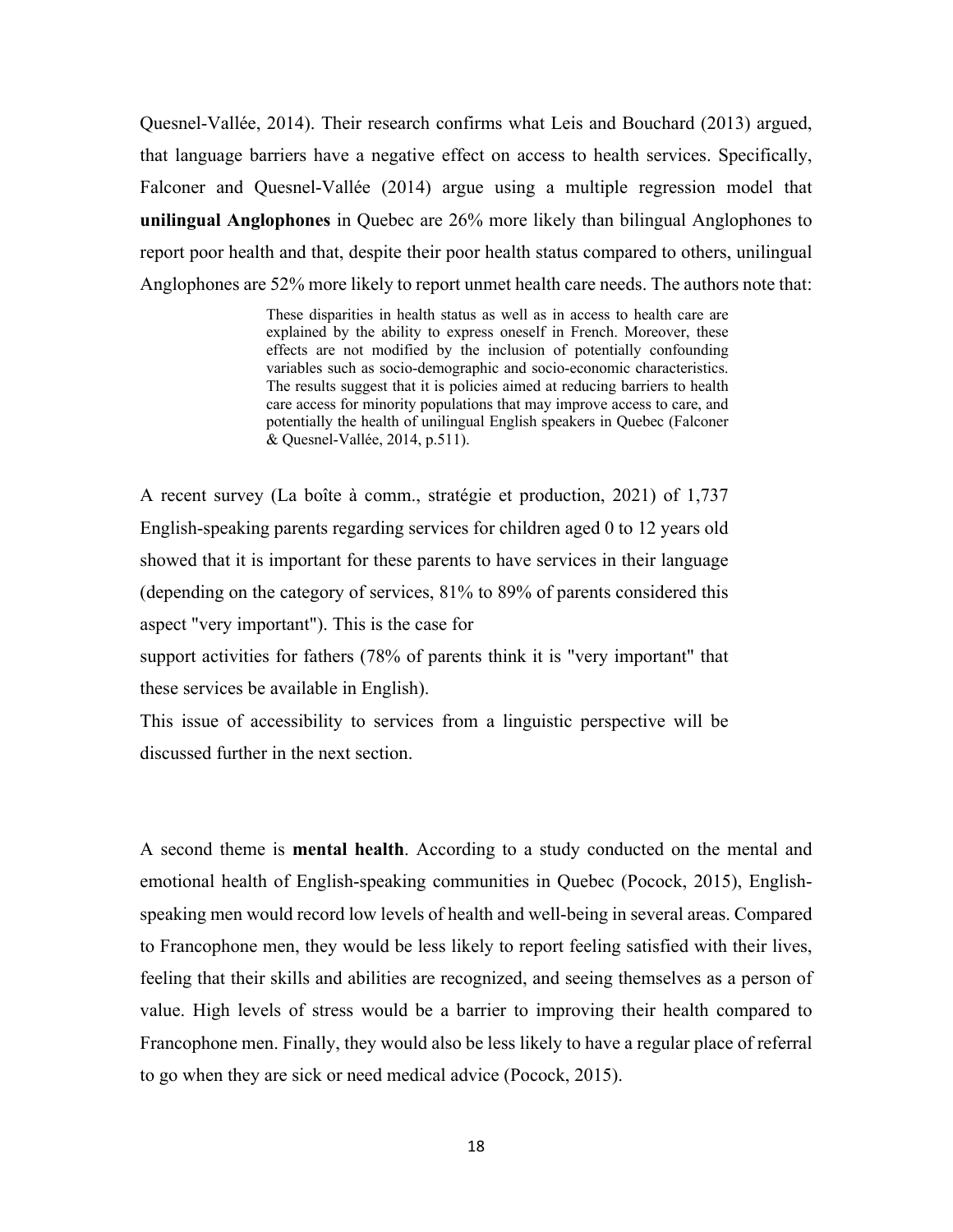The survey results support these findings, particularly in terms of the high distress index, which is almost twice as high among English-speaking men as among French-speaking men. Also, we have seen that English-speaking men are proportionally less likely than French-speaking men to perceive their lives as a source of personal satisfaction.

For some, the process of self-deprecation inherent in the field of mental health may begin earlier than one might think. In fact, certain traits linked to personal difficulties as early as kindergarten, observed in English-speaking children, have been highlighted. For example, based on the Quebec survey on children's development in kindergarten, conducted by the Institut de la statistique du Québec among 64,989 children and 3,969 teachers in all regions of Quebec (Simard, Tremblay, Lavoie, & Audet, 2013), Groleau's (2019) study reveals that, in Quebec as a whole, the proportion of vulnerable children is higher among Englishspeaking children than among French-speaking children for all indicators of vulnerability, with the exception of the "Emotional maturity" domain. Physical health and well-being, social and communication skills, and general knowledge show the most significant differences between the two language groups. The next table reports on these differences.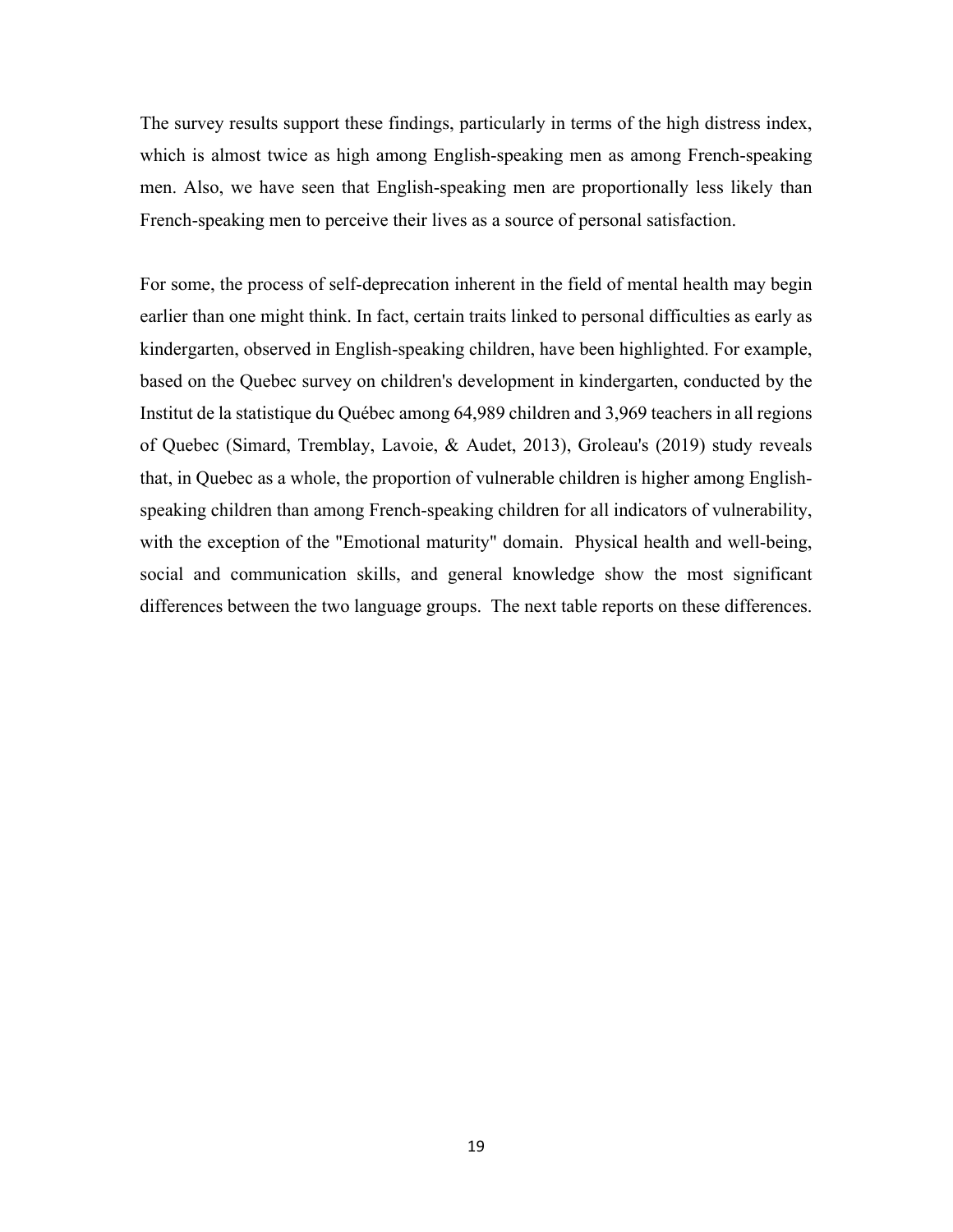#### Table 2

| <b>DOMAINS</b>                                    | <b>English</b><br>speakers | <b>Francophones</b> |
|---------------------------------------------------|----------------------------|---------------------|
| Physical health and well-being                    | 16,0                       | 9,8                 |
| Social skills                                     | 13,6                       | 9,9                 |
| Emotional maturity                                | 12,7                       | 11,6                |
| Cognitive and language development                | 12,8                       | 10,4                |
| Communication skills and general<br>knowledge     | 21,3                       | 8,2                 |
| Vulnerable in at least one area of<br>development | 36,7                       | 25,6                |

Proportion of children in kindergarten who are vulnerable by domain and in at least one developmental domain, by first language, Quebec, 2017

Groleau's (2019) research also provides some interesting additional information. Among other things, the survey points out that the proportion of Anglophone children in kindergarten who participated in the *Passe-Partout* preschool program before entering school is, all things considered, significantly lower than that of Francophone children (2.2% vs. 17.0%). She also maintains that Anglophone children come from less singleparent families (11% vs. 15%) or blended families (7% vs. 11%) (Groleau, 2019). Finally, it is important to note in broad strokes that, according to the Quebec survey on child development in kindergarten, starting in kindergarten, boys show greater vulnerabilities than girls in developmental domains more associated with the school environment (e.g., cognitive and language development and general communication skills and knowledge) (Simard *et al*., 2013). This results in a dual level of vulnerability for English-speaking youth boys, namely male gender and membership in the English-speaking community.

A final theme, related to mental health, concerns **socioeconomic status**. In fact, there are bridges between these two themes according to a number of studies, including that of the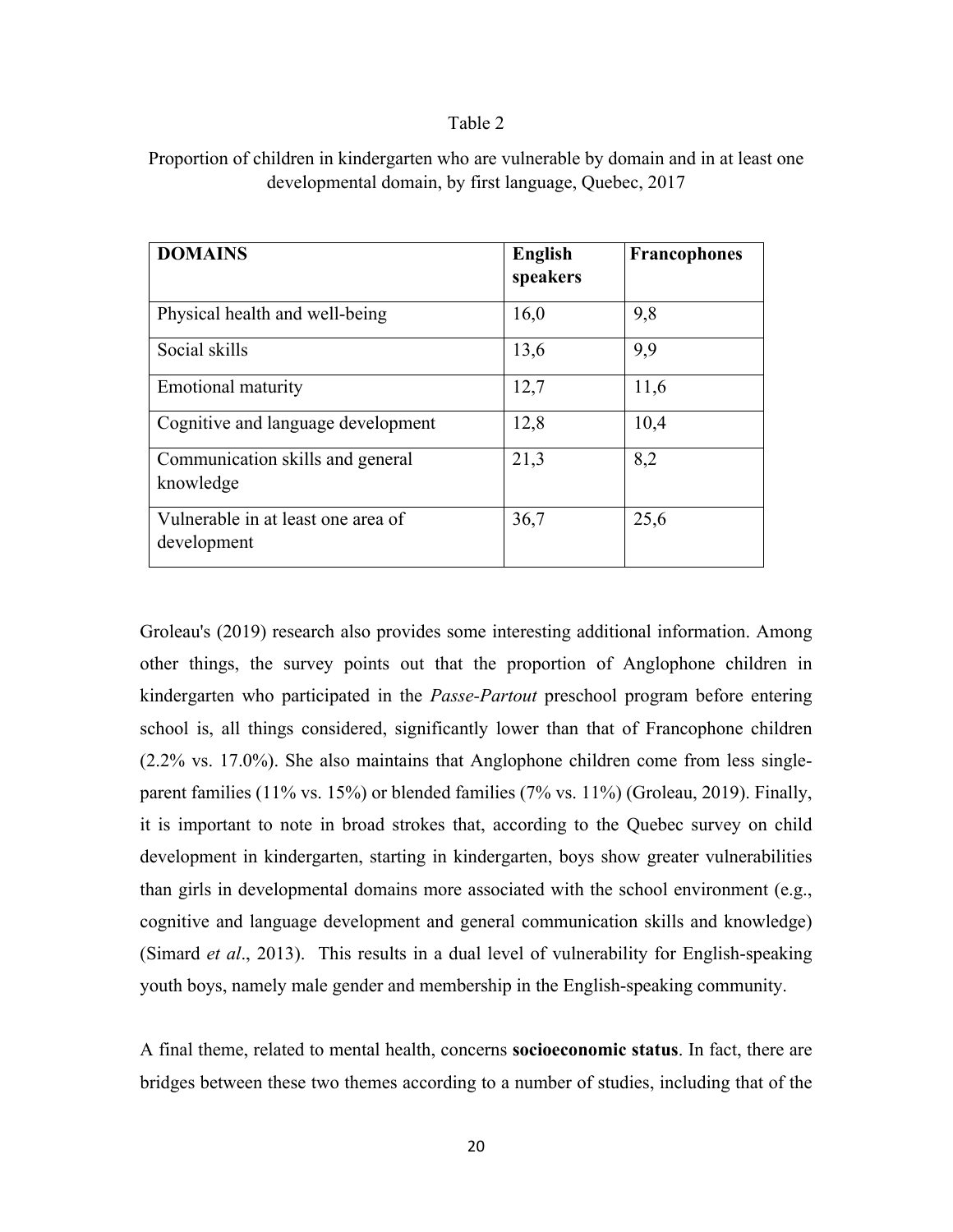Institut national de santé publique du Québec (2012), which reports that socioeconomic conditions represent a major element in the analysis of the determinants of physical and mental health and their relationships. According to this research, it is increasingly recognized that income inequality, regardless of income level, can exacerbate health disparities. The same study found in 2006 that, despite having a significantly higher university degree, anglophones had higher unemployment rates than francophones<sup>11</sup> and that they were also more likely than francophones to live below the low-income cut-off. Finally, that the gaps in income disparity measured using the classic Gini index were significantly more pronounced among Anglophones than Francophones, especially between men in these two language groups (Institut national de santé publique du Québec, 2012). According to a study by Statistics Canada (2010), in 2006, 22% of Anglophones had an income below the low-income cut-off compared to 16% of Francophones.

More recent public data have confirmed these findings and even revealed their progression over time. For example, research by Pocock (2016) reports that in the 2016 census, 23.8% of parents of English-speaking children aged 0 to 5 had a net annual income of less than \$20,000, compared to 13.8% of French-speaking parents. In addition, the unemployment rate was almost twice as high for English-speaking parents, at 19.1% compared to 11.1% for French-speaking parents (Pocock, 2016). In addition, a study by the Community Health and Social Services Network (2021) puts into perspective the fact that, among Englishspeaking fathers in Quebec living alone, 21.3% are below the low-income cutoff (LICO) compared to 12.9% for French-speaking fathers living alone. The highest rates of Englishspeaking fathers living alone and below the LICO are found in the Centre-Sud-de-l'Ile-de-Montréal (40%), the Centre-Ouest-de-l'Ile-de-Montréal (32.4%) and the West Island (25.8%). The Institut de la statistique du Québec survey on kindergartens (Groleau, 2019) also echoes the same finding: compared to French-speaking children, a higher proportion of English-speaking children live in low-income households (26% vs. 21%). Yet, children living in low-income households are more likely to be vulnerable in each developmental domain than those living in middle- or high-income households (Groleau, 2019).

 $11$  According to a Canadian Heritage study (2011), in 2006, the unemployment rate in Quebec was one-third higher for Anglophones than for Francophones.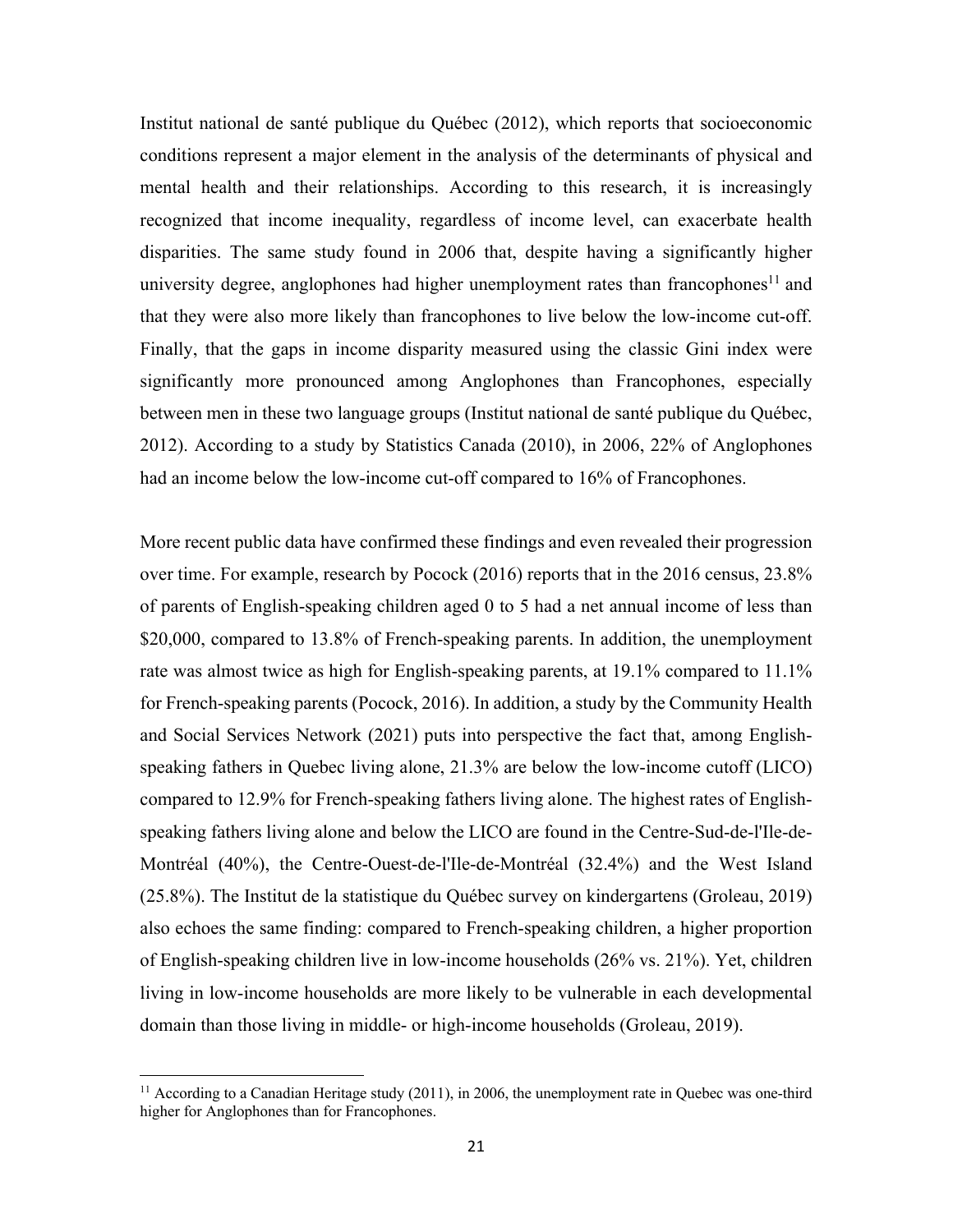More generally, the study conducted by Canadian Heritage (2011) points out that the socioeconomic profile of Anglo-Quebecers has been declining for 40 years. However, the demographic contribution of English allophones has halted the demographic decline of Quebec's English-speaking population recorded for the period 1971-2001 (Canadian Heritage, 2011). The public data background thus supports the results presented earlier on the subject in the SOM survey (2021a).

#### **3. Discussion and recommendations**

Before doing so, it is important to note that the results presented for the English-speaking community in Quebec must be interpreted in light of the fact that three quarters of respondents are from the greater Montreal area including Longueuil and Laval. This proportion corresponds to the population data by region<sup>12</sup>. This means that, from an interpretive standpoint, caution must be exercised, as the reality of English-speaking people in other regions may, on occasion, have different characteristics than those observed in Montreal, particularly in terms of linguistic accessibility to services.

#### **3.1 Discussion**

From the outset, there are more similarities than differences between Franco-Quebecers and Anglo-Canadians. According to the important study by Léger *et al* (2021) based on a compilation of 500 surveys, 71% of the attitudes and behaviours of the two linguistic communities are identical. Moreover, the study points out that the differences tend to diminish among the new generations to the point where a 20 year old would be more similar to another young person of the same age somewhere in the world than to his or her 30 year-old counterpart living in the same country. From a sociological point of view,

<sup>&</sup>lt;sup>12</sup> According to a study by CEFAN of Laval University, in 2006, 73.4% of Quebec Anglophones resided in the Montreal area.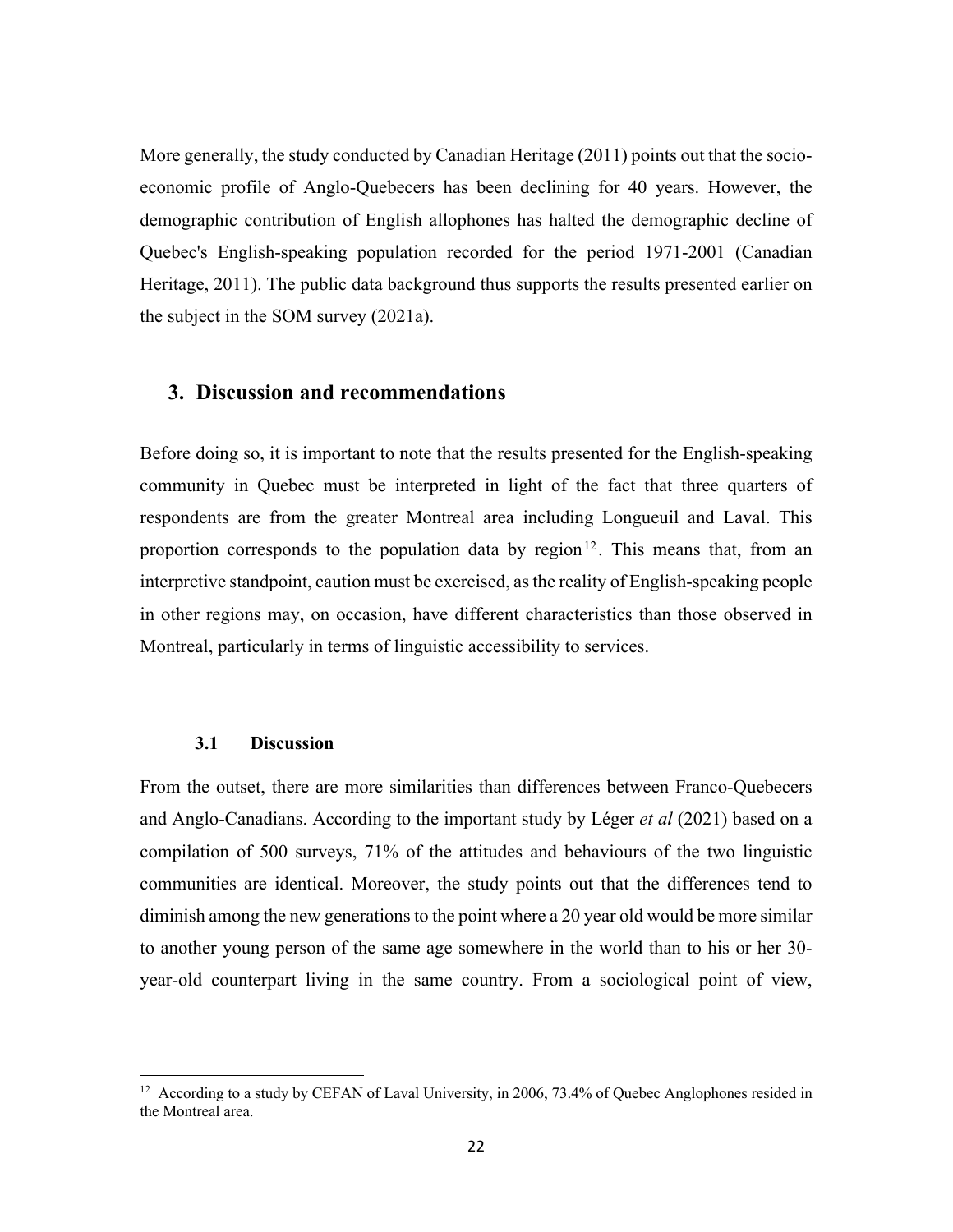language, like region or gender, is now less important than age or generation as a marker of differentiation between individuals (Falardeau, 2021; Léger Marketing, 2006).

For the authors of this research, Anglo-Quebecers are somewhere between Franco-Quebecers and Anglo-Canadians. Also, their attachment to Montreal would mean that they would identify more with Montreal than with Quebec (Léger *et al.*, 2021).

This brief introduction provides a context for what was observed in the various survey and public data results that were presented. Thus, in terms of trends, they are generally the same between English-speaking and French-speaking men, with some exceptions. However and this nuance is essential - the differential intensity observed for many of the factors considered between the two linguistic communities reveals sometimes notable differences that may be relevant to reflection on a framework for government action and interventions by the practice community. Let's take a closer look.

A first point of discussion concerns the impact of the pandemic as a factor distinguishing English-speaking men and fathers from French-speaking ones. Certainly, the pandemic has affected men and women, young and old, regardless of their social, ethnic, linguistic or other background. It has also exacerbated existing social inequalities by targeting the most vulnerable members of society (Généreux, Landaverde *et al*., 2021; Houle, 2020; Institut national de santé publique du Québec, 2020). For this study, the lens is placed on the comparison between English-speaking and French-speaking men and fathers. One finding stands out clearly: the pandemic had a more negative impact on English-speaking men and fathers. This is what the analysis of the results reveals.

Since this is a major finding in the differences observed between the two linguistic communities, it is important to focus on it. Previously, it was observed that both men and fathers belonging to the English-speaking community were more likely to report a negative impact of the pandemic, particularly in their daily lives; a greater proportion of them considered it "difficult" to adapt to the changes brought about by the pandemic; and they were almost three times more concerned about the transmission of COVID-19 by their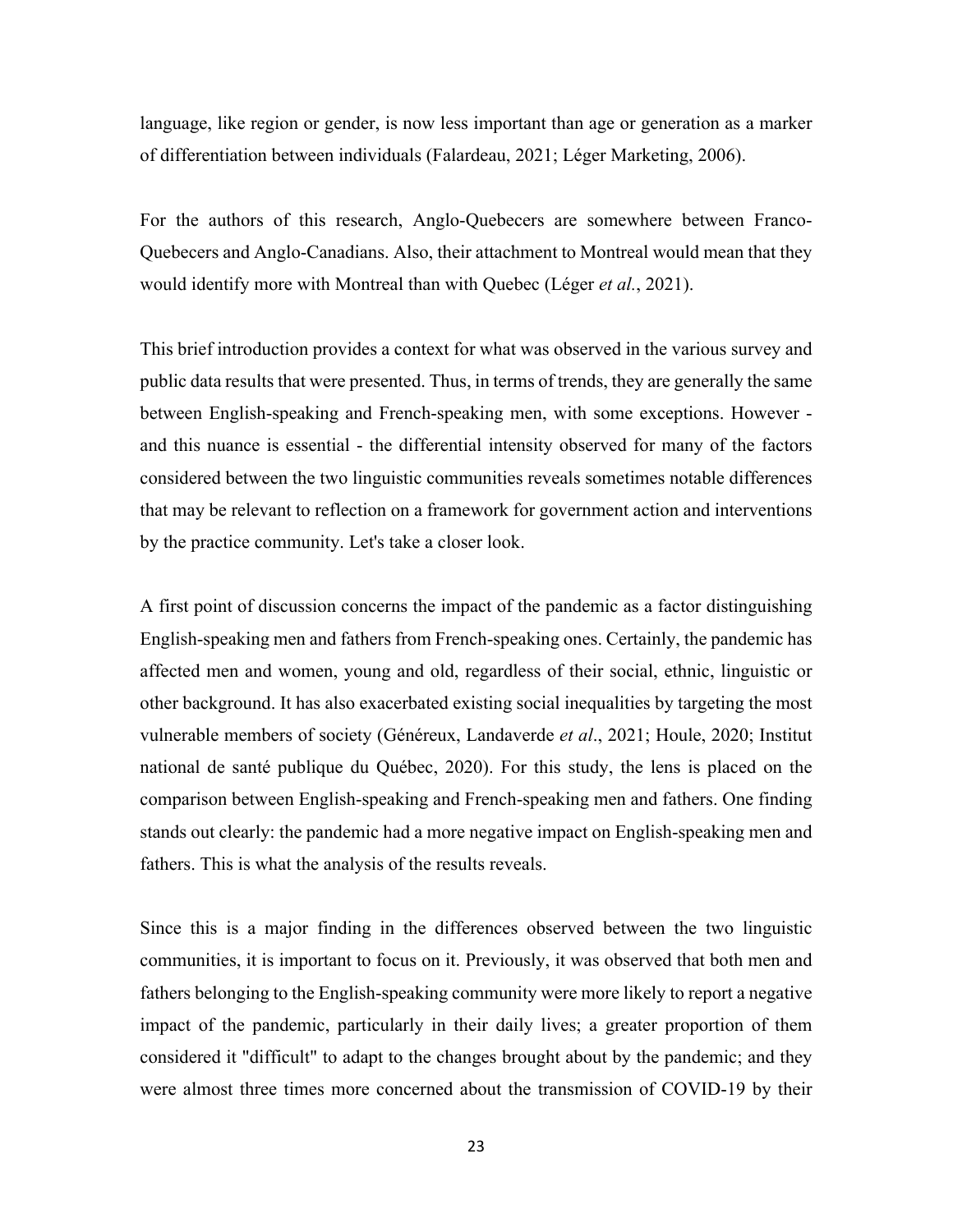children than were the French-speaking fathers. Most importantly, they had a significantly higher index of psychological distress than French-speaking men or fathers. Englishspeaking fathers had the highest proportion of all groups considered in the surveys, tied with young men aged 18-24 for a psychological distress index of 13 and over (proportion of 30% compared to the national average for fathers of 16% and 14% for all men) (SOM, 2021 a and b).

Why is the issue of the psychological distress index important to the problems of Englishspeaking men and fathers? There are five main reasons. First, because certain psychosocial factors are either amplified by the COVID-19 or make the ordeal of confinement more difficult (MSSS, 2020; Roy, Tremblay and Guilmette, 2020; Statistics Canada, 2020). Second, because the Psychological Distress Index specifically includes psychosocial factors closely related to mental health in its composition such as feeling depressed, hopeless, nervous, agitated or unable to keep up, tired to the point where everything is an effort, and feeling "good for nothing. Third, because the psychological distress index is also associated with factors that are more common among English-speaking men as seen above, namely men with low incomes, residing on the Island of Montreal and being more single. Fourth, because according to the 2021 SOM survey, only 19% of men with a high psychological distress index (clinical threshold) have consulted a psychosocial provider since the beginning of the pandemic, which in itself constitutes a public health challenge. Finally, because in a short period of time, the trend has changed between Anglophones and Francophones regarding the psychological distress index; for example, in 2014-2015, the high psychological distress index was 25% among Anglophones and 28% among Francophones, a relatively similar index (Tu, Lussier, Martel, & Blaser, 2018). Could it be the pandemic that has turned the tide?

A second point refers to the paradox of education among Anglophones. The paradox is that English-speaking men are both more likely than French-speaking men to have a personal income of less than \$35,000 (38% vs. 25%), but they outnumber them proportionally in terms of university graduation (40% vs. 28%). The scientific literature in the field of population health studies confirms the existence of a very strong link between education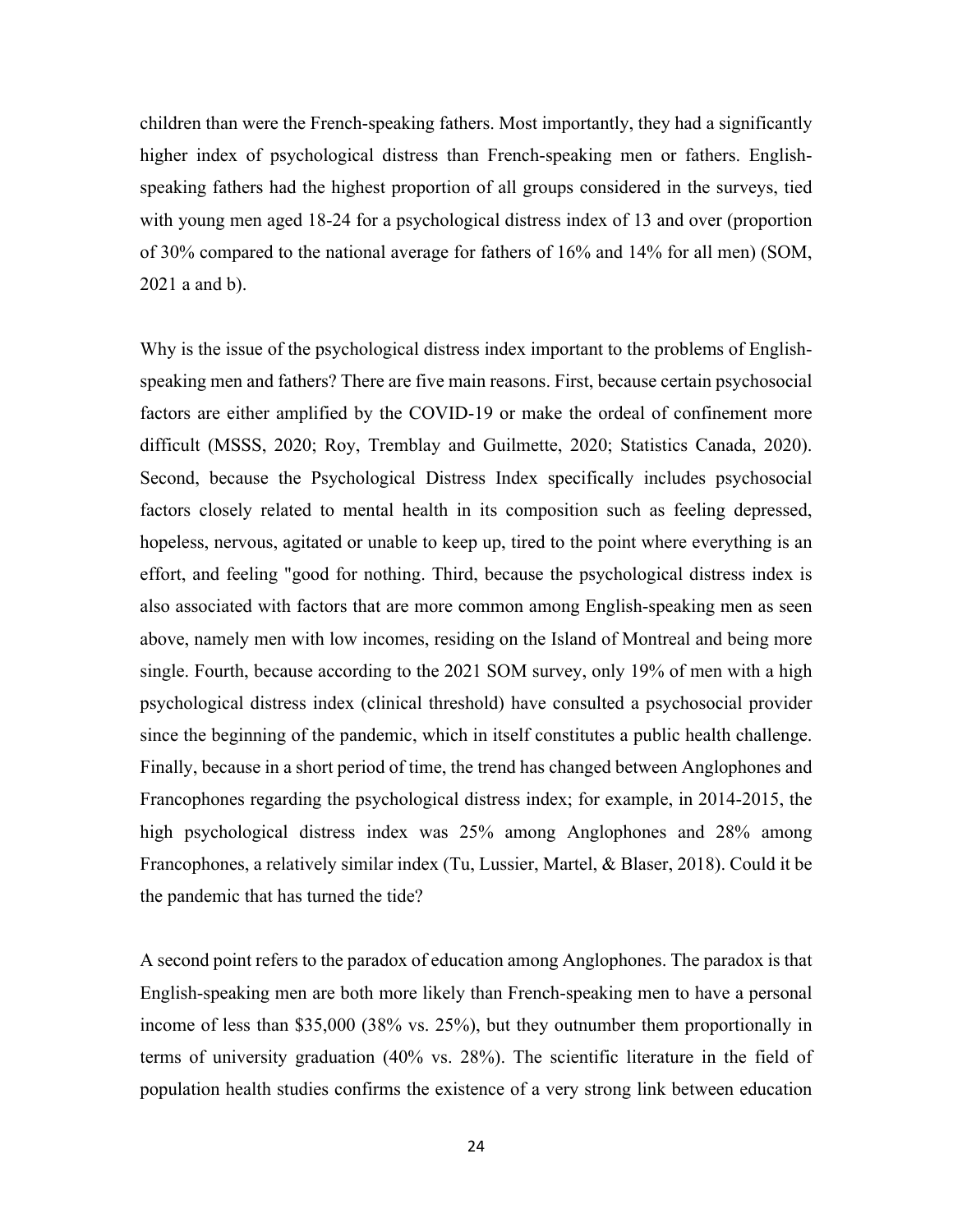and income when related to mental and physical health indicators. These two indicators (income and education) track each other and move in the same direction. Thus, people with low education and incomes at the poverty line generally have lower levels of mental and physical health. The reverse is also observed for individuals with a university education and high income (Camirand, Traoré and Baulne, Joubert and Baraldi, 2016). Here, a dissonance arises regarding the question of education. How can this be explained? The hypothesis would be that Anglophones would place a particular importance on schooling, regardless of their social class. Let us take a closer look.

It is true that, since the Quiet Revolution, Francophones have made significant gains in educational attainment. Nevertheless, in 2006, anglophones were still substantially more likely to have a university education: 22.5% of them had a bachelor's degree compared to 15% of francophones (Institut national de la santé publique 2012). Fifteen years later, the gap between the two language groups would have widened according to SOM (2021a) results, 40% compared to 28%.

According to CIRANO researchers, the university graduation rate is now much lower in Quebec than elsewhere in the country, and the gap between the two is increasing over time. The authors explain the difference in performance by "cultural factors" related to a long tradition of valuing higher education among Anglophones (Joanis and Montmarquette, eds., 2018). It is not uninteresting to note that the gap between Quebec and the ROC exists despite the fact that tuition fees for undergraduate studies in 2020-2021 were \$6,580 in Canada and \$3,155 in Quebec, i.e., double. In Nova Scotia, a predominantly Englishspeaking province, tuition fees were \$8,757 while it had the highest university graduation rate in Canada <sup>13</sup> (Statistics Canada, 2021). The argument of the value placed on education is well illustrated by this example considering, among other things, that per capita income in Nova Scotia is relatively similar to that of Quebec according to Statistics Canada<sup>14</sup>.

<sup>&</sup>lt;sup>13</sup> See table University completion, comparable provinces and countries in Canada (provinces and Canada) and 2011 (international countries) (Statistics Canada, 2021).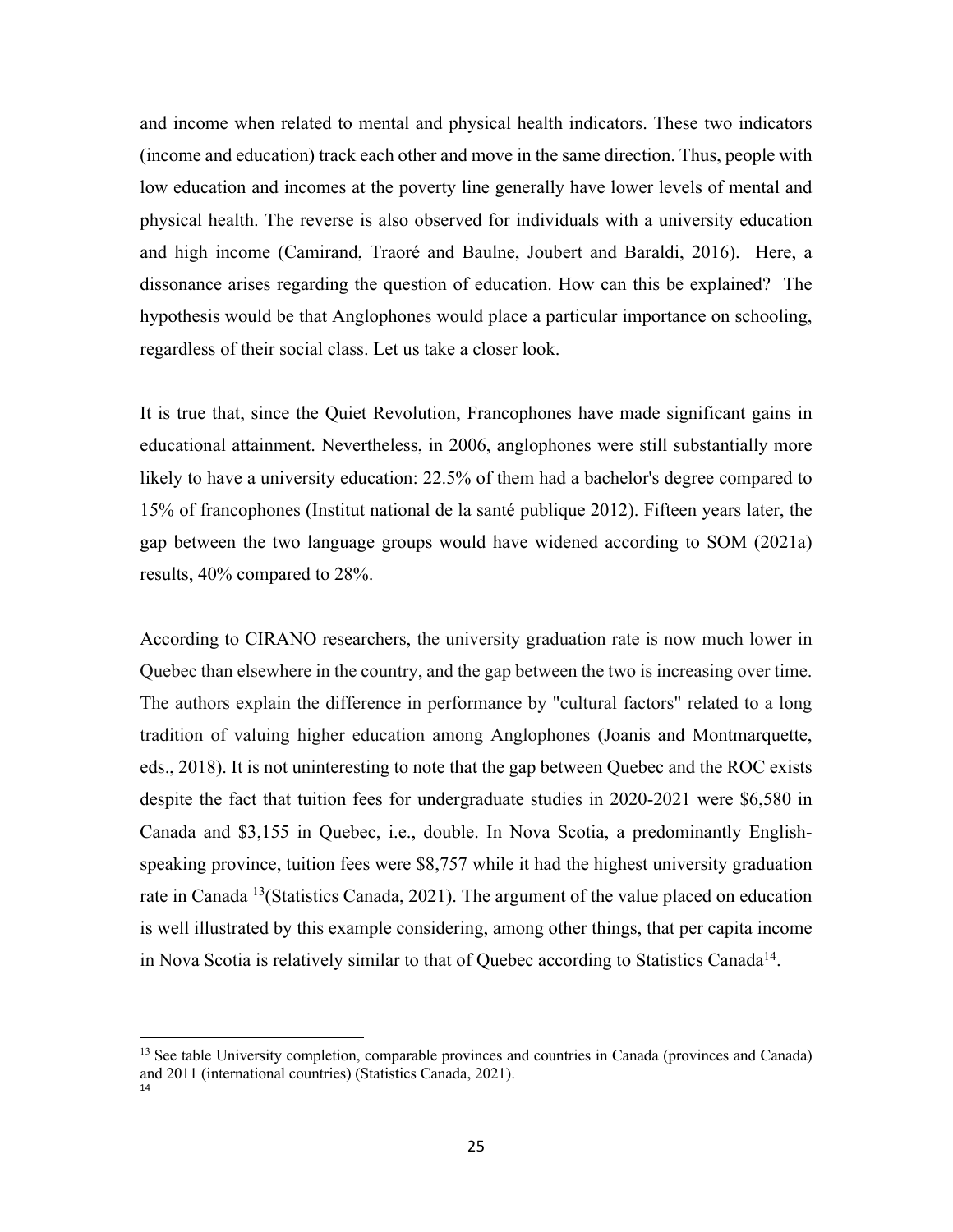A third point relates to the relationship to services. Both surveys and public data have revealed various barriers to accessing services. Again, not specific to men in the Englishspeaking community, it is contradictory that, although mental health status deteriorated during the pandemic among a higher proportion of men compared to the pre-pandemic situation, the rate of medical consultation has decreased sharply since the pandemic (from 68% to 55%) and, to a lesser extent, the rate of psychosocial consultation (from 10% to 8%) (SOM, 2018 and 2021a). In addition, it should be noted that barely a quarter of men (25%) with a high psychological distress index consulted. This means that 75% of them did not consult a psychosocial resource despite a recognized clinical need (SOM, 2021a).

These characteristics are also prevalent for English-speaking men in Quebec with an additional barrier of language. This is an even more important barrier as language is thought to be a determinant of health and quality of services (Kueber & Richardson, 2019). Falconer and Quesnel-Vallée's (2014) study put the gap in access to services between unilingual English speakers and other English speakers into perspective. For its part, the report of the Special Commission on Children's Rights and Child Welfare (2021) identifies language as an issue for services offered to English-speaking families. Its findings are severe: deterioration of access to youth protection services for English-speaking families, deterioration of health and social services offered to these families in the public system, non-existence of services in English in the regions of Quebec except Montreal, the Eastern Townships and the Outaouais. Finally, in its action plan to support family caregivers (MSSS, 2021), the Ministère de la Santé et des Services sociaux recommends in measure 30 "studying the specific realities and needs of PALs from ethnocultural and Englishspeaking communities in order to define courses of action to better support them. This measure paves the way for English-language services for caregivers from the Englishspeaking community.

In its *Guide for the Development of the Access to Health and Social Services Program in the English Language*, the Ministry of Health and Social Services (MSSS) noted that "Unilingual Anglophones and those with minimal knowledge of French are more likely than their Francophone counterparts to be in a situation where they are simultaneously in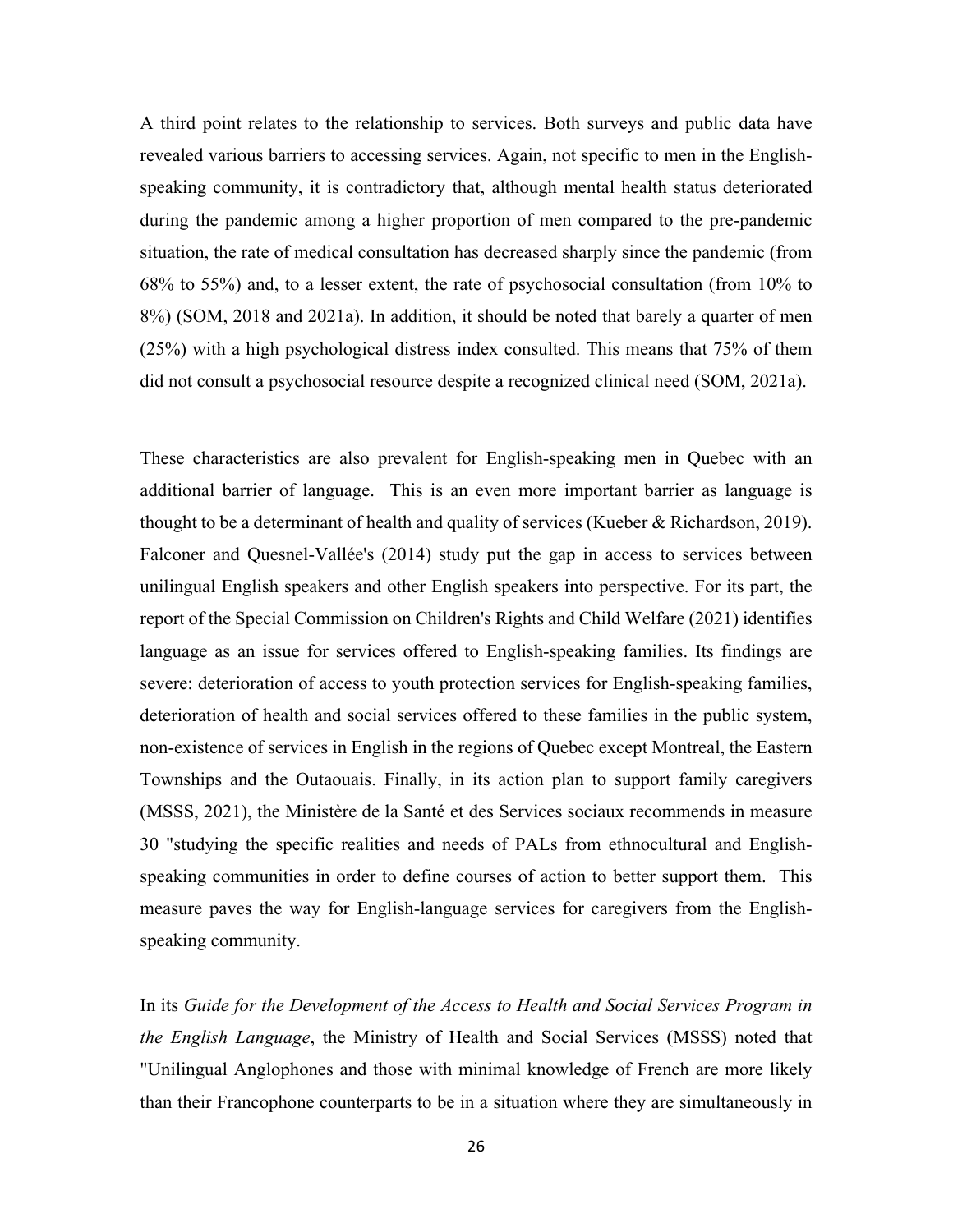poor health and have no recourse to health services" (MSSS, 2018, p.2). According to the MSSS, there is a direct link between language barriers and accessibility to quality services (MSSS, 2018).

It is interesting to note that three recent government reports from the Ministry of Health and Social Services confirm the importance of paying specific attention to service users from the English-speaking community. The issue of accessibility to English-language services is the subject of formal recommendations in two of these reports.

Echoing these considerations about language, SOM's 2018 survey clearly illustrated that services available in English was the most important factor in improving access to services. This barrier can make a difference, the magnitude of which is difficult to measure when considering other factors as well, such as socioeconomic status or place of residence, for example. **In this respect, young fathers who are unilingual English-speaking and who have a high index of psychological distress would represent, from the point of view of accessibility to services, a clientele to be favoured as a public health challenge.**

In addition to these observations, the Substance Strategies study on a review of fatherhood in Quebec (Substance Strategies, 2019) revealed that three out of four English-speaking fathers (74%) felt that public services offered to children and parents (e.g., CLSC, hospital, doctor's clinic, school, daycare, etc.) did not sufficiently take into account the specific realities of English-speaking fathers. Thus, the issue of language would not exhaust the various aspects to be considered in the analysis of services offered to English-speaking men and fathers.

A final point concerns a brief return to the culturalist model applied to outcomes. In what ways can aspects of culture help us to better understand and interpret some of the differences observed between English-speaking and French-speaking men, particularly in terms of their relationship to services? Once again, language becomes a central issue. The culturalist model warned us that language is central to culturalist analyses (Grise, 2005).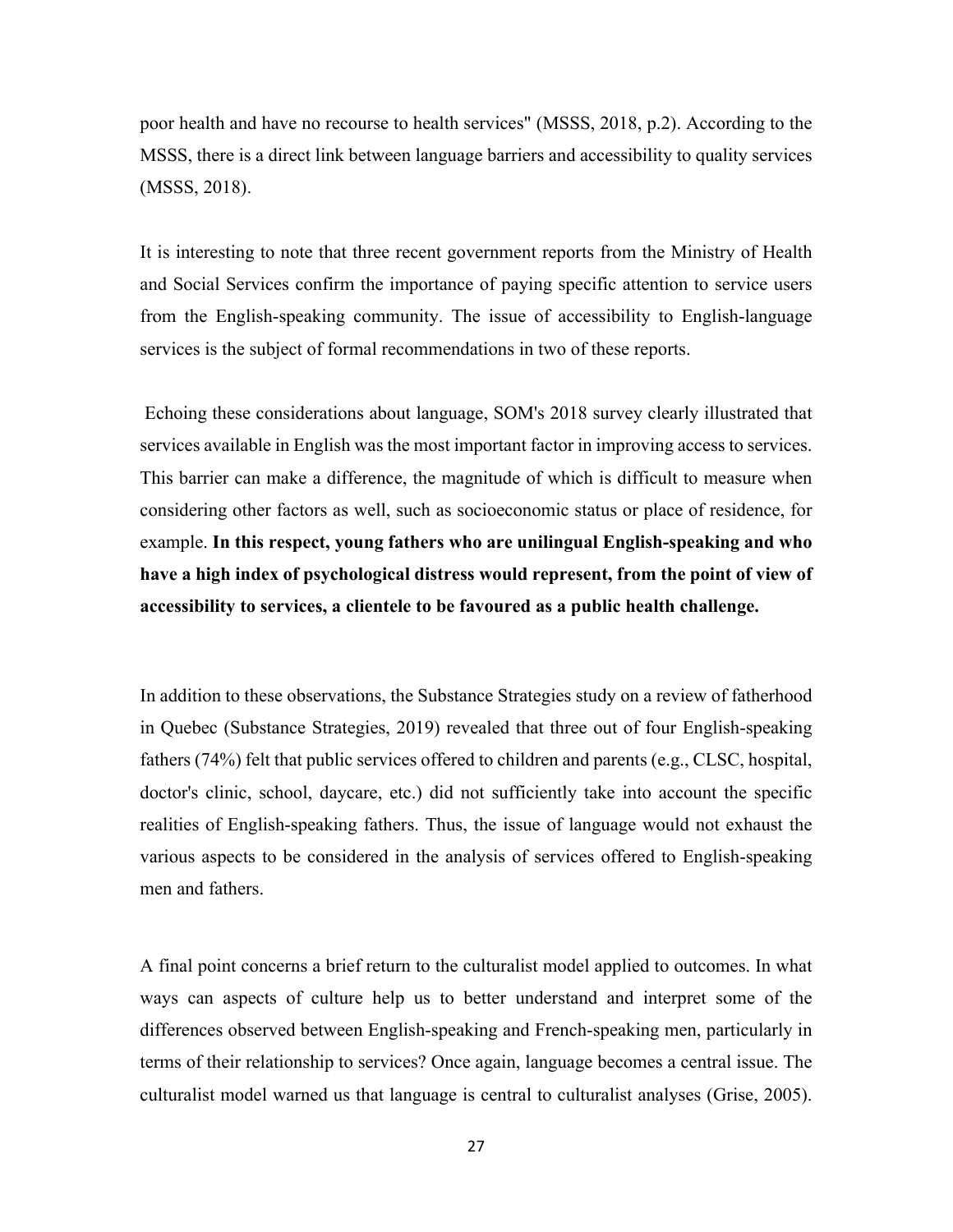Empirically, the present research has demonstrated this in various aspects. However, due to the limitations of quantitative material (surveys, public data), other aspects of culture could not be examined. This is the case for the cultures of the working class in relation to the world of services. This is also true of the increasingly technocratic culture of the services, which sometimes makes them more difficult to access and understand for the ordinary citizen, who is exiled in all kinds of acronyms and increasingly complex procedures. In this scrum, let's add the language barrier and we have the essence of the adverse conditions to put a brake on the accessibility of services. We should probably add the problem of culturally diverse English-speaking men. Already, both in surveys and in public data, we have been able to observe existing gaps between Francophones and the cultural communities as a whole on a number of indicators.

The question of identity for Anglophones may also have an influence on their relationship to services. According to Canadian Heritage (2011), Anglo-Quebecers identify "mostly" or "only" with the Anglophone group, while slightly more than a third (37%) identify with both the Anglophone and Francophone groups (Léger *et al.*, 2021). In the work of Léger *et al*. (2021), it is mentioned that Anglo-Quebecers identify more with their community and are more involved in it (45% vs. 29%). Could it be that they identify less with the type of services offered when these come from the State rather than the community? We have already seen that three times as many French-speaking men consulted a psychosocial worker in a community organization as did French-speaking men.

The culturalist angle itself opens up a field of reflection for both research and practice settings and, by the same token, questions the limits of the current study. In this sense, it would be advantageous to pursue this study through action research or qualitative research to better understand certain trends revealed by the survey material and public data.

Before addressing the recommendations as such, it is necessary to briefly present an explanatory diagram that brings together the essential components used to link the findings and recommendations. Each of these components has a specific contribution to make to the problem of the relationship to services of men and fathers in the English-speaking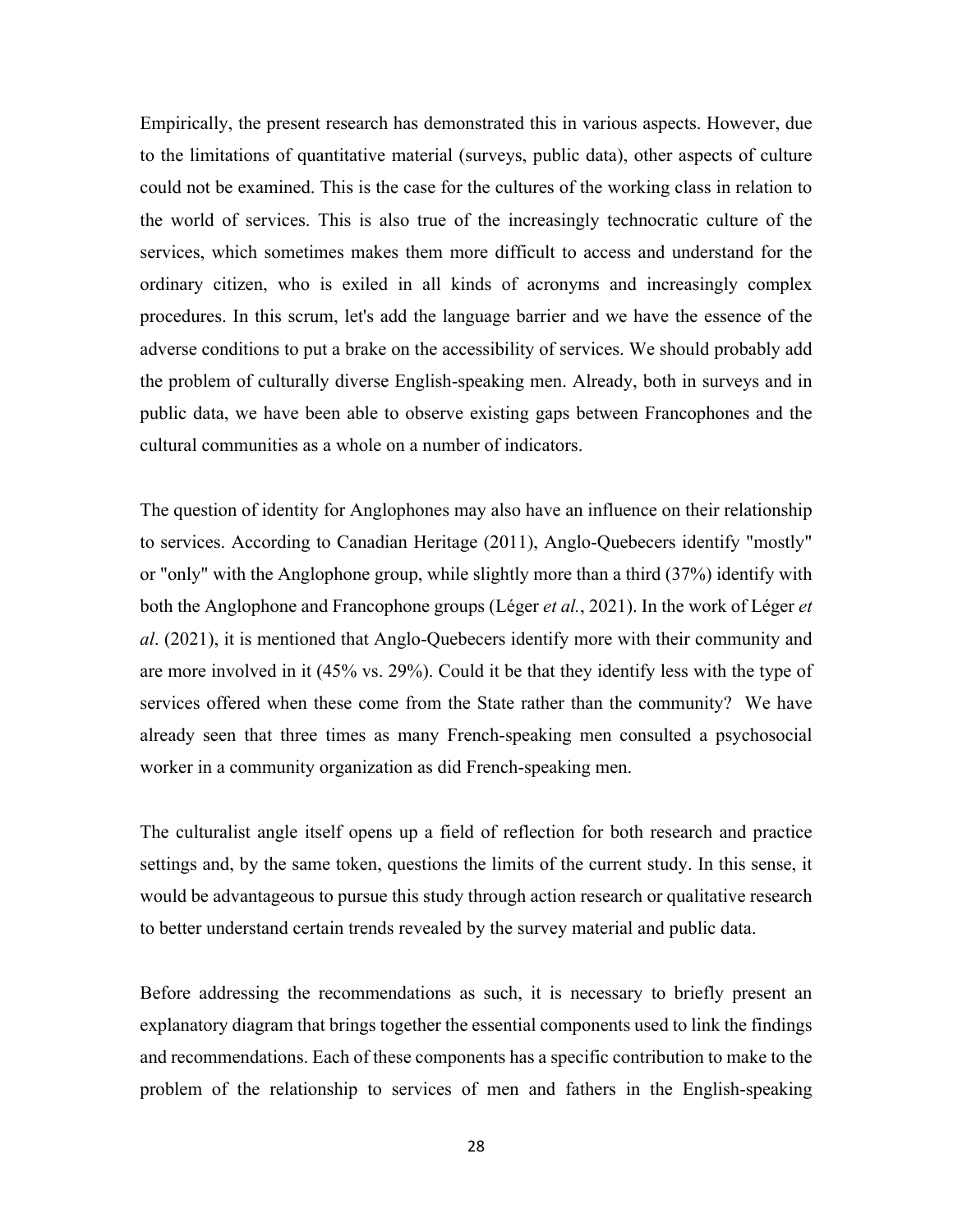community, but, according to the logic of the diagram, it must always be interpreted in interdependence with all the components. It is this posture that will give interpretative meaning to the results of the study. The components are as follows:

- Language: This is a key issue in any consideration of accessibility to services for men and fathers in the English-speaking community, particularly given the considerable disparities in access to services across Quebec;
- Culture: Beyond language, the culture of the Anglo-Saxon mindset and the diversity of cultures among English-speaking allophones are essential components in understanding and interpreting the relationship to services among men and fathers in the English-speaking community;
- The socio-economic dimension: this is an important component because of the particular vulnerability of men and fathers from the English-speaking community in this area. It is expressed at two levels: financial accessibility to services and cultural barriers specific to working-class individuals, which put them at a distance from services;
- Fatherhood: this is one of the objects of the study, which relates to the sociology of the family, particularly the values and symbolic representations of fatherhood within the diversity of cultures that make up the English-speaking community;
- Masculinities: this is also one of the objects of the present study involving the influence that different forms of masculinities have in the understanding of gender roles and the relationship to services.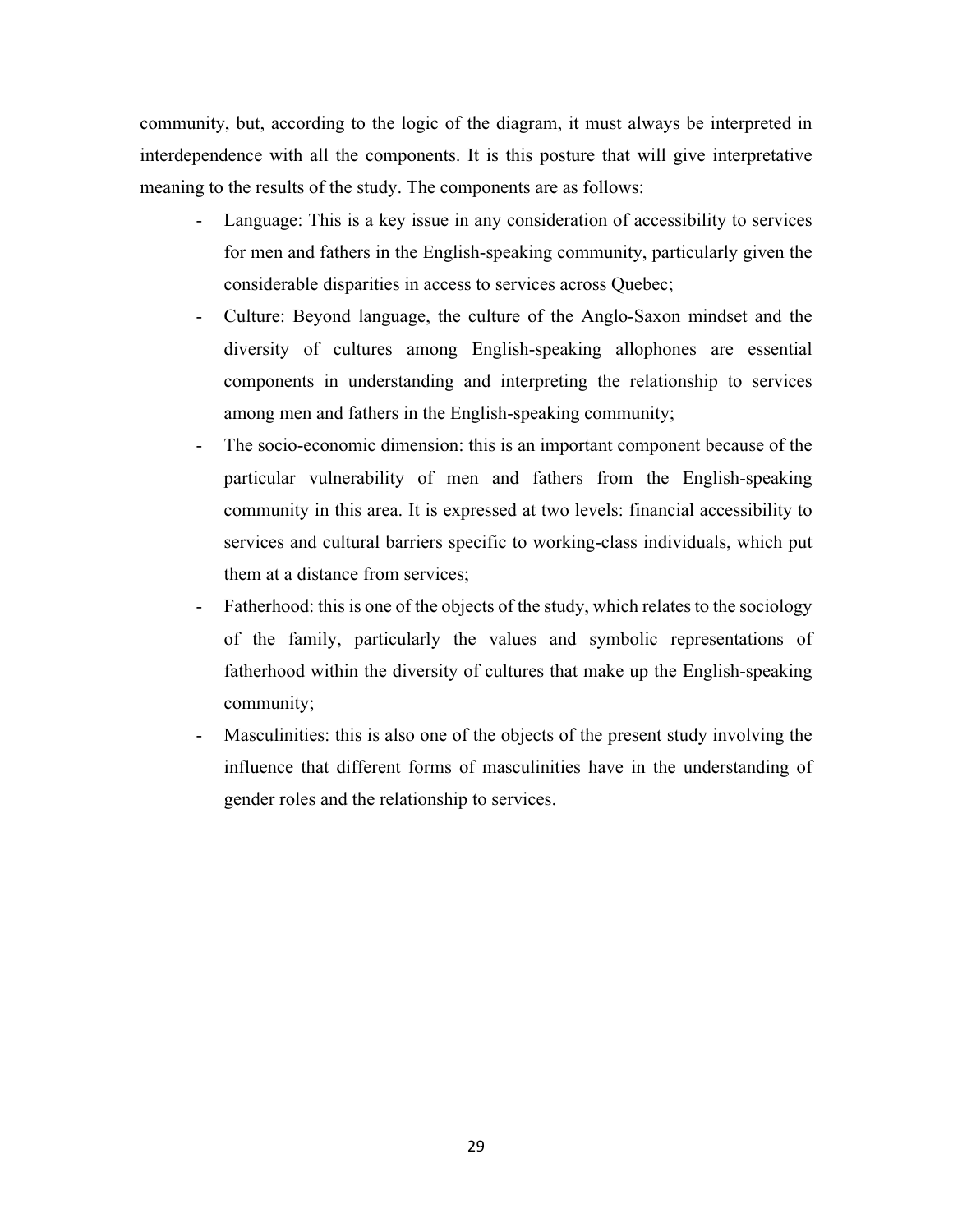#### **3.2 Recommendations**

The proposed recommendations are presented in two parts: the public health and social services network and the community network. They aim to better adapt services to the reality of English-speaking men.

#### **3.2.1 Recommendations for the public network**

#### **1) Promotion and prevention**

- a. To promote good practices in prevention, consultation and intervention with English-speaking men and fathers to regional public health teams;
- **b.** Educate front-line workers about the realities of English-speaking men and fathers.

#### **2) Adaptation of services**

In order to improve access to health and social services for English-speaking men and fathers, it is recommended, in collaboration with community stakeholders, to:

- a. Mobilize the regional respondents responsible for adapting services to the English-speaking population to the specific realities of men and fathers in this community in order to promote the implementation of concrete actions to better meet their needs, in particular by including measures in regional action plans;
- b. Integrate the realities of English-speaking men and fathers into the English Language Access Plan (MSSS, 2018) in order to develop an adequate service offering to meet the needs of the male population;
- c. Raise awareness among regional respondents in men's health and wellbeing of the specific realities of English-speaking men and fathers in order to mobilize them to integrate actions to reach this male population into their regional action plans;
- d. To develop, promote and disseminate a best practice guide for prevention, consultation and intervention with English-speaking men and fathers;
- e. Provide training on the particular realities of English-speaking men and fathers as a result of the good practice guide mentioned in the previous paragraph;
- f. Include a component on the specific realities of English-speaking men and fathers in the *Intervening with Men* training;
- g. Include a representative of the English-speaking community in the structures responsible for creating and implementing departmental actions in men's health and well-being.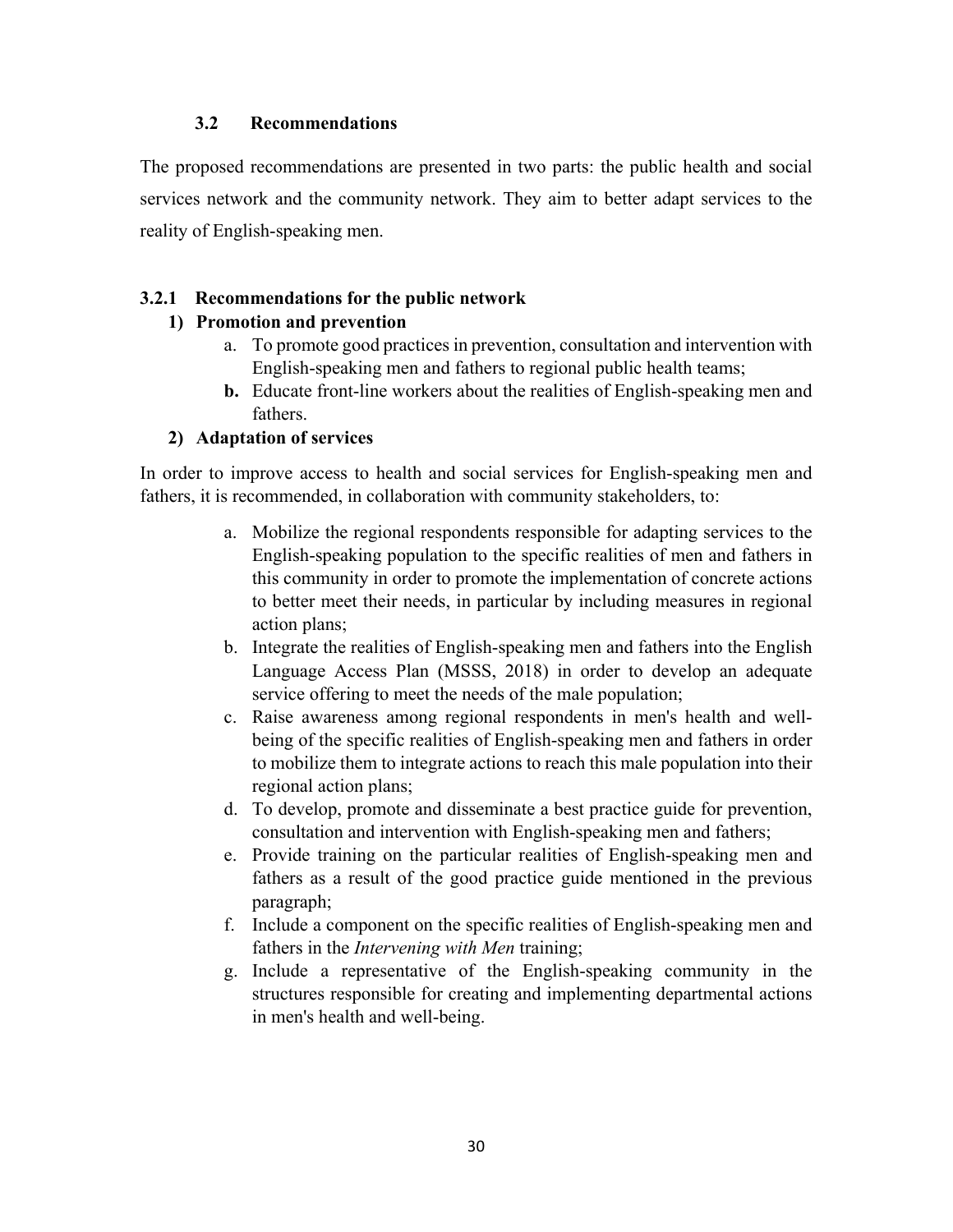#### **3.2.2 Recommendations for the Community Network**

- a. To identify the services offered by Quebec community organizations to English-speaking men and fathers;
- b. To increase the capacity of the CHSSN and its members to provide them with the support they need to fully integrate the realities of men and fathers into their service offer;
- c. To increase the capacity of community-based men's health and wellness organizations to better meet the needs of English-speaking men and fathers when necessary.

#### **3.2.3 Recommendations for the Research Sector**

- a. Produce a synthesis report compiling key demographic, socio-economic and social health data available on the health and well-being of Englishspeaking fathers and men;
- b. Produce a qualitative study (interviews, focus groups, etc.) on Englishspeaking men and fathers' relationship with health and social services and community services;
- c. To conduct a study to document accessibility issues from the perspective of English-speaking men and fathers to the health and social services network and to those offered by the community network;
- d. To draw a portrait of the reality of English-speaking men and fathers in different regions of Quebec and the barriers they face in accessing services.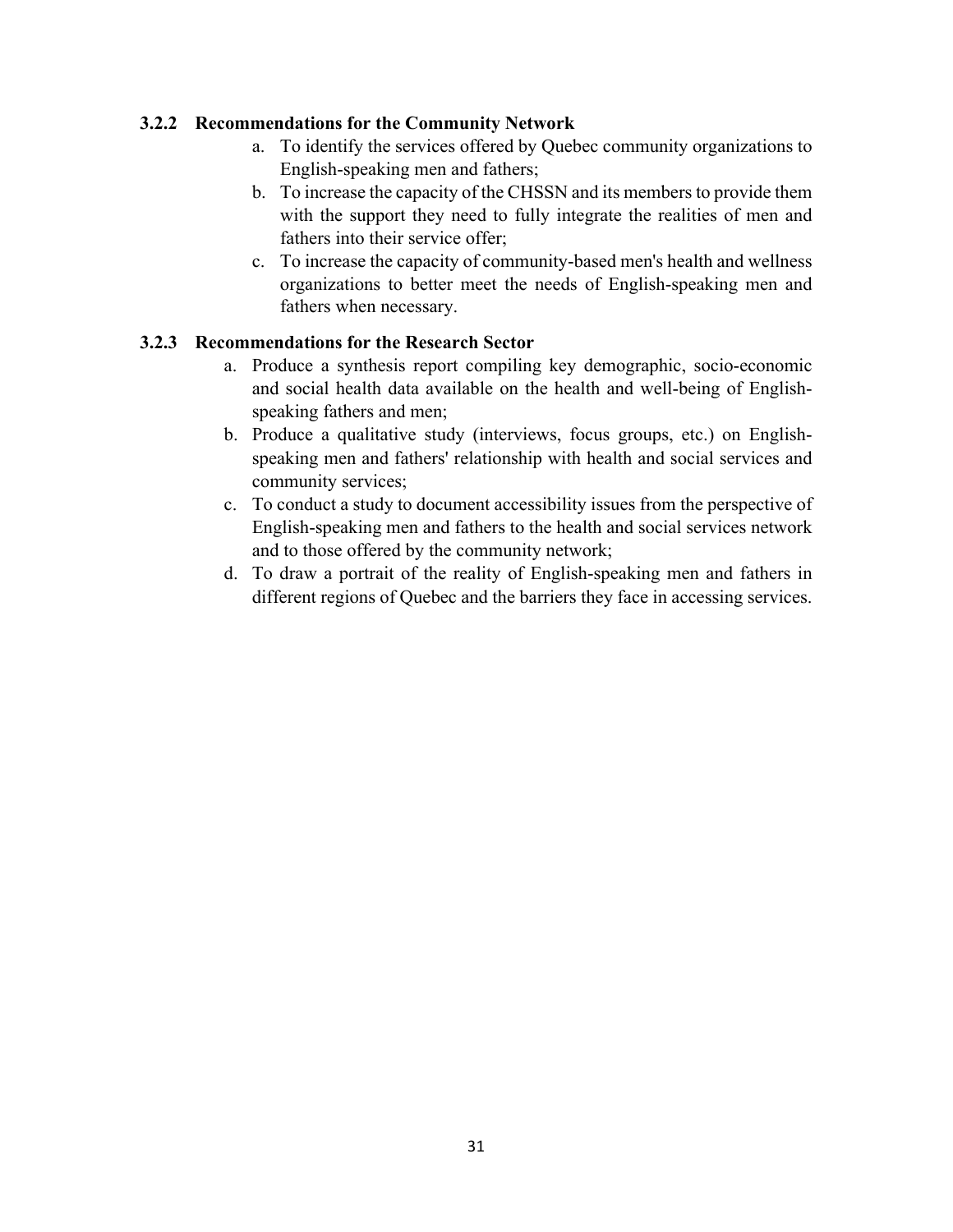### **Conclusion**

Our first goal was to report on the contemporary reality of the English-speaking community in Quebec from the perspective of the men and fathers who make up this community and in the context of their health and social service needs. In the process, certain evolving trends in the English-speaking community were highlighted in order to better understand and target issues facing this community with respect to services in both the public and community sectors.

The main value of this report is that it has created a dialogue between survey and public data so that the portrait of men in the English-speaking community has a solid, empirical basis. Indeed, there were many points of convergence between the surveys and the public data in describing this portrait.

What can we learn from this? This portrait reflects a more difficult socio-economic evolution of the English-speaking community and a significant problem of accessibility to services, mainly because of language. These are the two main patterns that emerge from the analysis. At another level, the results show that two clienteles deserve special attention: young English-speaking fathers and English-speaking men with a high psychological distress index.

We hope that this report will contribute in its own way to a collective reflection within the service network in order to adjust services to the reality of the English-speaking community in Quebec and to the important risk factors that men and fathers belonging to this community currently face.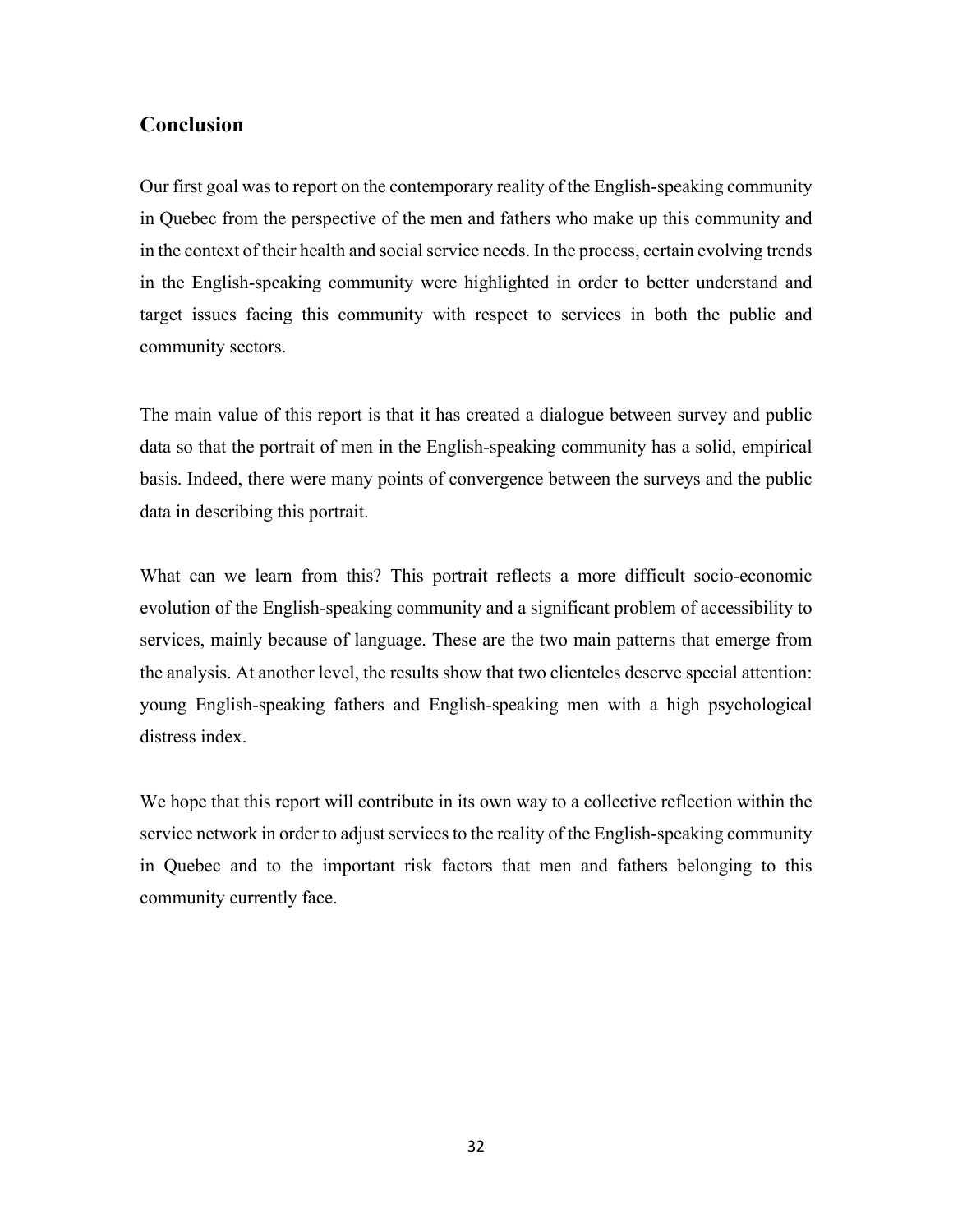## **Bibliography**

Akoun, A. (1999). Lien social. In *Dictionnaire de sociologie*. Paris : Le Robert/ Le Seuil, p. 303-304.

Camirand, H., Traoré, I., & Baulne, J. (2016). *The Quebec Population Health Survey, 2014-2015: learning more about the health of Quebecers. Results of the second edition*. Québec: Institut de la statistique du Québec.

Cazale, L., Poirier, L.-R., & Tremblay, M.-È. (2013). *Quebec survey on the experience of care 2010-2011. Consultation for social services: a look at the experience of Quebecers*  (vol. 3).

Dubé-Linteau, A., Pineault, R., Lévesque, J.-F., Lecours, C., & Tremblay, M.-E. (2013). *Quebec survey on the experience of care 2010-2011. The family physician and the usual place of care: a look at the experience of Quebecers* (vol. 2). Québec: Institut de la statistique du Québec.

Dubé-Linteau, A., Lecours, C., Levesque, J.-F., Pineault, R., & Tremblay, M.-E. (2013). *Quebec survey on the experience of care 2010-2011. Consultation of a medical specialist: a look at the experience of Quebecers* (vol. 5). Québec: Institut de la statistique du Québec.

Étienne, J., Bloess, F., Noreck, J.-P., and Roux, J.-P. (2004). *Dictionnaire de sociologie.* Paris : Hatier.

Falardeau, G. (2021). The sociology of generations since the 1960s Synthesis, assessment and perspective. *Politique* (17), p59-89.

Falconer, J. & Quesnel-Vallée, A. (2014). Disparities in access to health care among official language minorities in Quebec. *Sociographic Research*. September-December. 55(3), p.511-529.

Généreux, M., Landaverde, E. *et al*. (2021). *Psychosocial impacts of the COVID-19 pandemic: results of a large Quebec survey*. Winnipeg: National Collaborating Centre for Infectious Diseases.

Grize, J.-B. (2005). Language and language. In *Dictionnaire de la pensée sociologique*. Paris: PUF, p.383-385.

Groleau, A. (2019). *English-speaking children in vulnerable situations: an analysis of data from the 2017 Quebec Survey of Child Development in Kindergarten*, 60 pp. [Online], Quebec: Institut de la statistique du Québec [www.stat.gouv.qc.ca/statistiques/sante/enfants-ados/analyse-developpement-enfantsmaternelle-2017.html].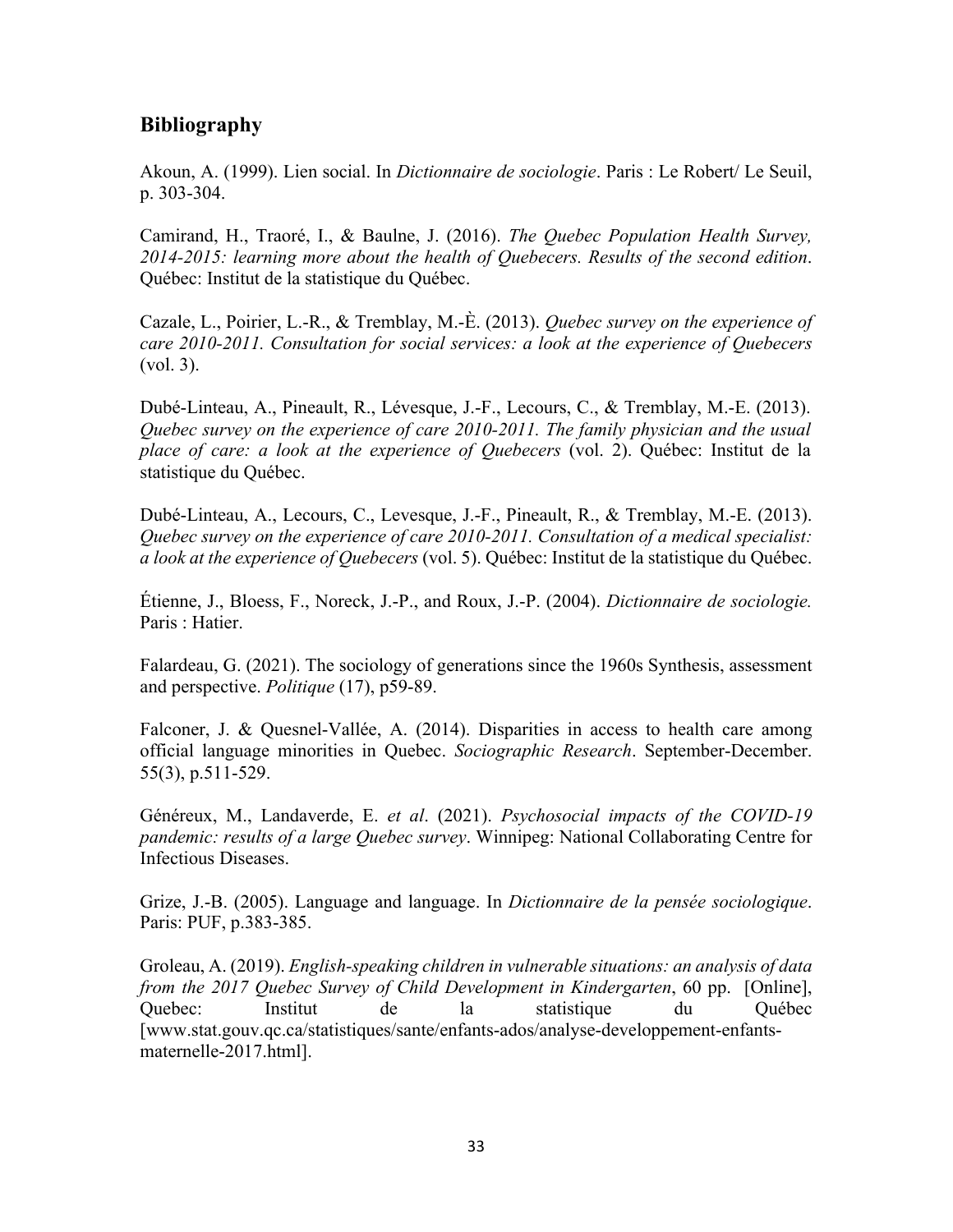Houle, J. (2020). *Promoting mental health and social justice in times of pandemic*. Montreal: Research Chair on the Reduction of Social Inequalities in Health, UQAM.

Institut national de santé publique du Québec (2012). *The socioeconomic situation of English-speaking people in Quebec*. Quebec City: Government of Quebec.

Institut national de santé publique du Québec (2020). *COVID-19- Pandemic, well-being and mental health. Surveys on the attitudes and behaviours of the Quebec population.* Quebec City: Government of Quebec.

Joanis, M. and Montmarquette, C.(eds.) (2018). *Québec économique 7. Education and human capital*. Quebec City: PUL.

Joubert, K., & Baraldi, R. (2016). *The health of Quebecers: 25 indicators to track changes from 2007 to 2014. Results from the Canadian Community Health Survey*. Québec: Institut de la statistique du Québec.

Kopec, J.A., Williams, I., to, T., & Austin, P.C. (2010). Cross-cultural Comparisons of Health Status in Canada Using the Health Utilities Index. Ethnicity & Health. 6(1), p.41- 50. https://doi.org/10.1080/13557850125061

Kueber, R., & Richardson, M. (2019). A community mobilization model for improving the health and vitality of English-speaking communities in Quebec. Quebec City: Community Health and Social Services Network (CHSSN) and Institut national de santé publique du Québec (INSPQ).

The comm. box, strategy and production (2021). *English Language Early Childhood Services.* Research Report-Opinion survey among English-speaking parents in Quebec. Presented to CHSSN.

Laforest, M. & Belhassen, R. (1991). Social work and the conditions of its practice: A relationship to be examined. *Social Work*, 10 (2) 89-104.

Lajeunesse, S. -L., Houle, J., Rondeau, G., Bilodeau, S., Villeneuve, R. and Camus, F. (2013). *Men in the Montreal area. Analysis of the adequacy between their psychosocial needs and the services offered to them*. Montreal: ROHIM.

Larochelle, G. (1999). Technocracy and technobureaucracy. In *Dictionnaire de sociologie.*  Paris : Le Robert/ Le Seuil, 528-529.

Lecours, C., Pomey, M.-P., & Tremblay M.-E. (2013). *Quebec survey on the experience of care 2010-2011. Hospitalization and consulting a physician in a hospital emergency room: A look at the experience of Quebecers* (vol. 4). Québec: Institut de la statistique du Québec.

Léger, J.-M., Nantel,J. Duhamet, P. and Léger, P. (2021). *The Quebec code. The seven differences that make us a unique people in the world*. Les éditions de l'Homme: Montreal.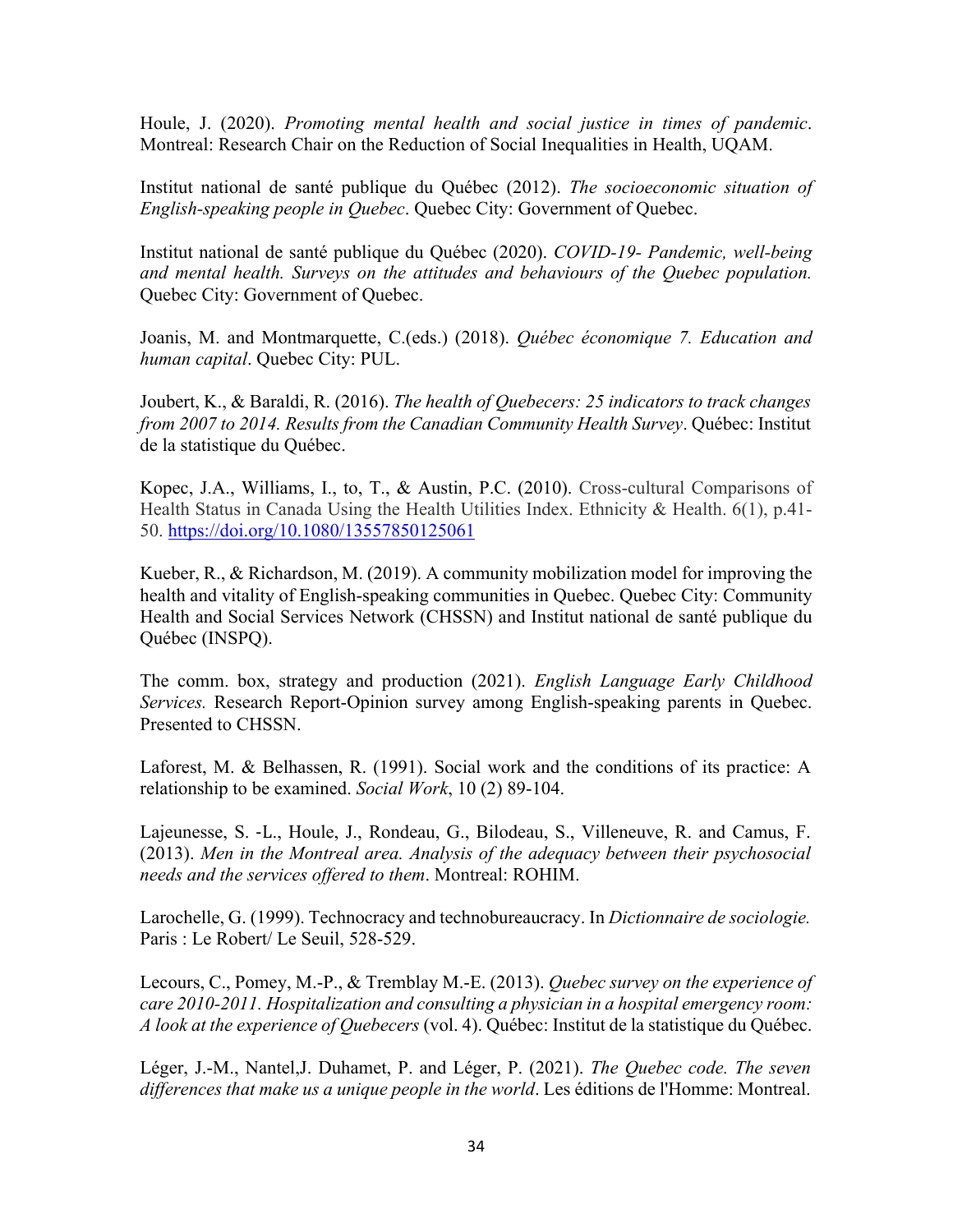Leger Marketing (2006). *World opinion 2006. The world's population speaks out on the major issues of the day*. Montreal: Les Éditions Transcontinentale. Leis, A. and Bouchard, L.

Leis, A., & Bouchard, L. (2013). Editorial. *Canadian Journal of Public Health*, 104, (6), p. S3 and S4.

The Chief Scientist (2021). *Intensity of university education: the gap is widening.* Figure 2-7 | Bachelor's Degree Completion Rates (ISCED 5A) in Quebec, Canadian Provinces and OECD Countries, 2000 and 2011. Quebec: Government of Quebec.

Department of Health and Human Services (2018). *Guide for the development of the Access to health and social services program in the English language.* Quebec City: Government of Quebec.

Department of Health and Human Services (2020). Stress, anxiety, and depression associated with COVID-19 coronavirus disease. https:// www.quebec.ca/sante/problemesde-sante/a-z/coronavirus-2019/stress-anxiete-et-deprime-associes-a-la-maladie-acoronavirus-covid- 19/ (accessed May 12, 2020) 15.

Department of Health and Human Services (2021). *Recognize to better support. Government action plan for caregivers, 2021-2026.* Quebec City: Government of Quebec.

Paré, J. (2003). Canada-United States. Le divorce des idées. *L'Actualité*, December, p. 20- 23.

Canadian Heritage (2011). *Portrait of English-Speaking Communities in Quebec.* Ottawa: Government of Canada.

Pàez Silva, A-A, (2019). *The English language in Quebec, 2001 to 2016: facts and figures.*  Ottawa: Statistics Canada- Catalogue no. 89-657-X2019011.

Pocock, J. (2015). *Canadian Community Health Survey (2011-2012). Findings related to the Mental and Emotional Health of Quebec's English-speaking Communities.* Quebec City: CHSSN.

Pocock, J. (2016). Socio-demographic profile of Children aged 0-5 and their Parents, Province of Quebec, based on the 2016 Census from Canada. *Community Health and Social Services Network,* p.35.

Report of the Special Commission on Children's Rights and Youth Care (2021). *Creating a Caring Society for our Children and Youth*. Quebec City: Government of Quebec.

Community Health and Social Services Network (2021). *Highlights. Sociodemographic profiles of English-speaking men and fathers in Quebec*. Quebec.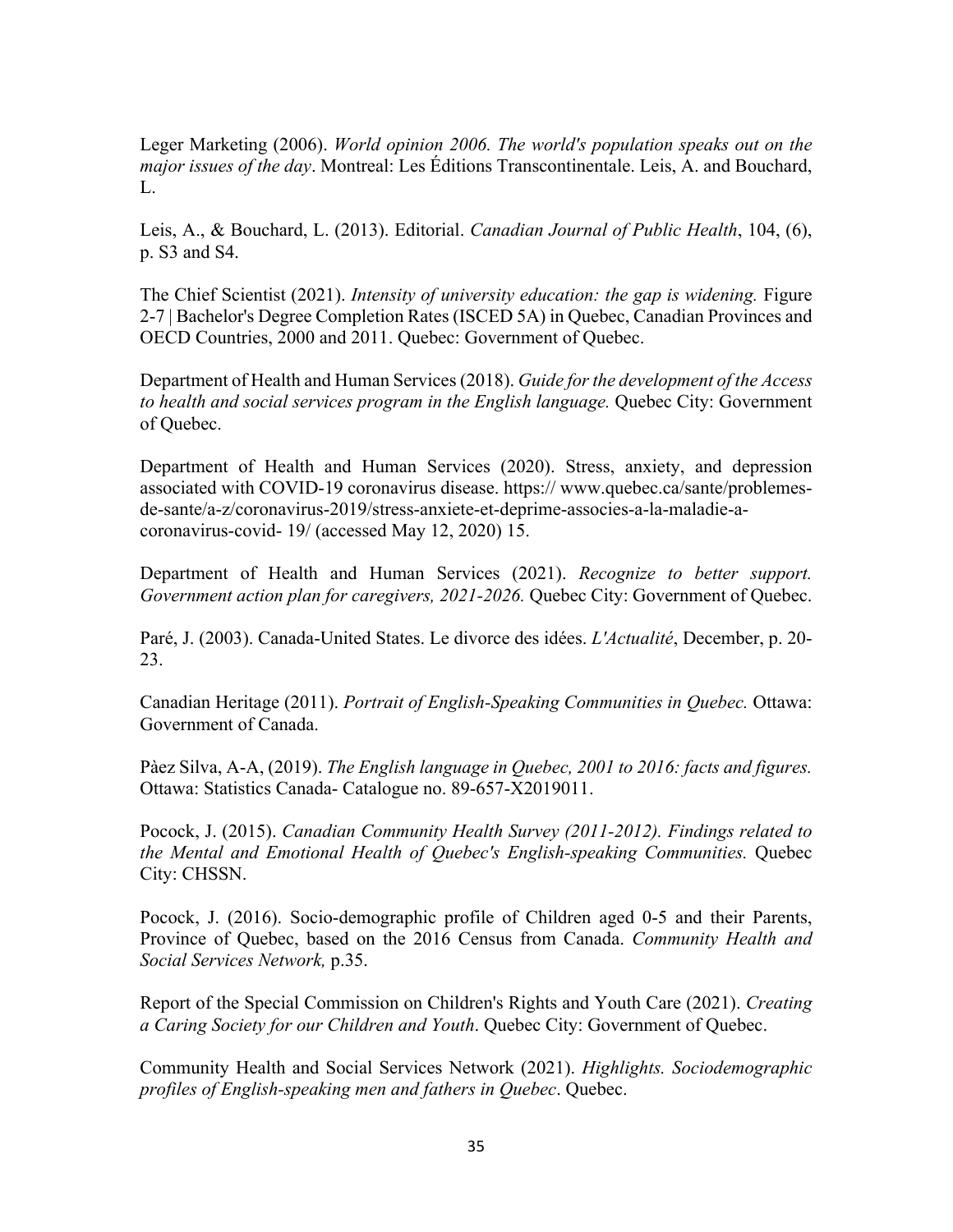Roy, J. (2018). The head between the legs: the importance of building on human strengths and the relationship of cultures in intervention. *Intervention* Review No. 148, p.59-69.

Roy, J., G. Tremblay and D. Guilmette (2020), "Les hommes et la COVID-19 au Québec", collection *Les dossiers du Pôle, Pôle d'expertise et de recherche en santé et bien-être des hommes*, No 1, p.1-6.

Simard, M., Tremblay, M.-E., Lavoie, A., & Audet, N. (2013). *Quebec survey on children's development in kindergarten 2012*. Quebec: Institut de la statistique du Québec.

SOM (2018). *Survey of Quebec men.* Final report presented to the Regroupement provincial en santé et bien-être des hommes. Montreal/Quebec City: SOM survey firm.

SOM (2020). *Co-parenting survey*. Final report presented to the Regroupement pour la Valorisation de la Paternité. Montreal/Quebec: SOM survey firm.

SOM (2021a). *Survey of Quebec men.* Final report presented to the Pôle d'expertise et de recherche en santé et bien-être des hommes and the Regroupement provincial en santé et bien-être des hommes. Montreal/Quebec City: SOM survey firm.

SOM (2021b). *Survey of Quebec fathers*. Preliminary report presented to the Pôle d'expertise et de recherche en santé et bien-être des hommes (PERSBEH) and the Regroupement provincial en santé et bien-être des hommes (RPSBEH).

Leger Survey (2021). *Survey of fathers of children under the age of 18*. Report prepared for the Regroupement pour la Valorisation de la Paternité. Montreal: Firme de sondage Léger.

Statistics Canada (2010). *Portrait of Official Language Minorities in Canada*: Social and Aboriginal Statistics Division Jean Talon Building, 7th Floor, 170 Tunney's Pasture Driveway Catalogue no. 89-642-X - No. 002 ISBN 978-1-100-95497-4 Analytical paper ISSN 1923-3094 DQJORSKRQHV dX4XpEHF.

Statistics Canada (2020). *Canadian Outlook Survey Series* 1: Impact of COVID-19, [online], https:// www150.statcan.gc.ca/n1/daily-daily/200408/dq200408c-eng.htm (accessed April 9, 2020).

Statistics Canada (2021). Tuition fees of Canadian undergraduate students by field of study. Table 37-10-0003-01. [online], https://www150.statcan.gc.ca ' tbl1 ' tv.action(accessed August 16, 2021).

Substance Strategies (2019). Fatherhood in Quebec: A status report. Montreal: Regroupement pour la Valorisation de la Paternité.